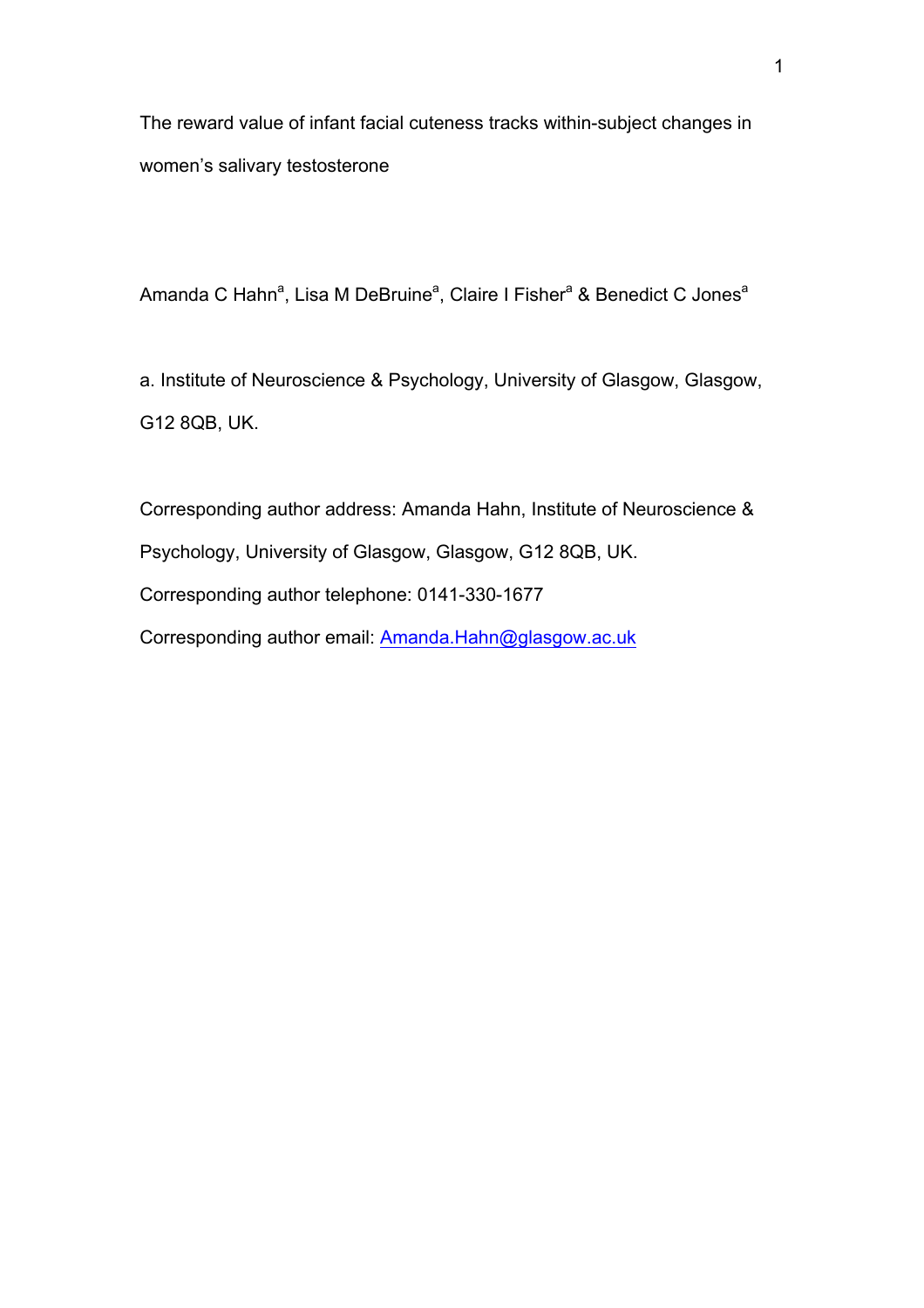The reward value of infant facial cuteness tracks within-subject changes in women's salivary testosterone

# **Abstract**

"Baby schema" refers to infant characteristics, such as facial cues, that positively influence cuteness perceptions and trigger caregiving and protective behaviors in adults. Current models of hormonal regulation of parenting behaviors address how hormones may modulate protective behaviors and nurturance, but not how hormones may modulate responses to infant cuteness. To explore this issue, we investigated possible relationships between the reward value of infant facial cuteness and within-woman changes in testosterone, estradiol, and progesterone levels. Multilevel modeling of these data showed that infant cuteness was more rewarding when women's salivary testosterone levels were high. Moreover, this within-woman effect of testosterone was independent of the possible effects of estradiol and progesterone and was not simply a consequence of changes in women's cuteness perceptions. These results suggest that testosterone may modulate differential responses to infant facial cuteness, potentially revealing a new route through which testosterone shapes selective allocation of parental resources.

**Keywords**: parenting; testosterone; reward; face perception; incentive salience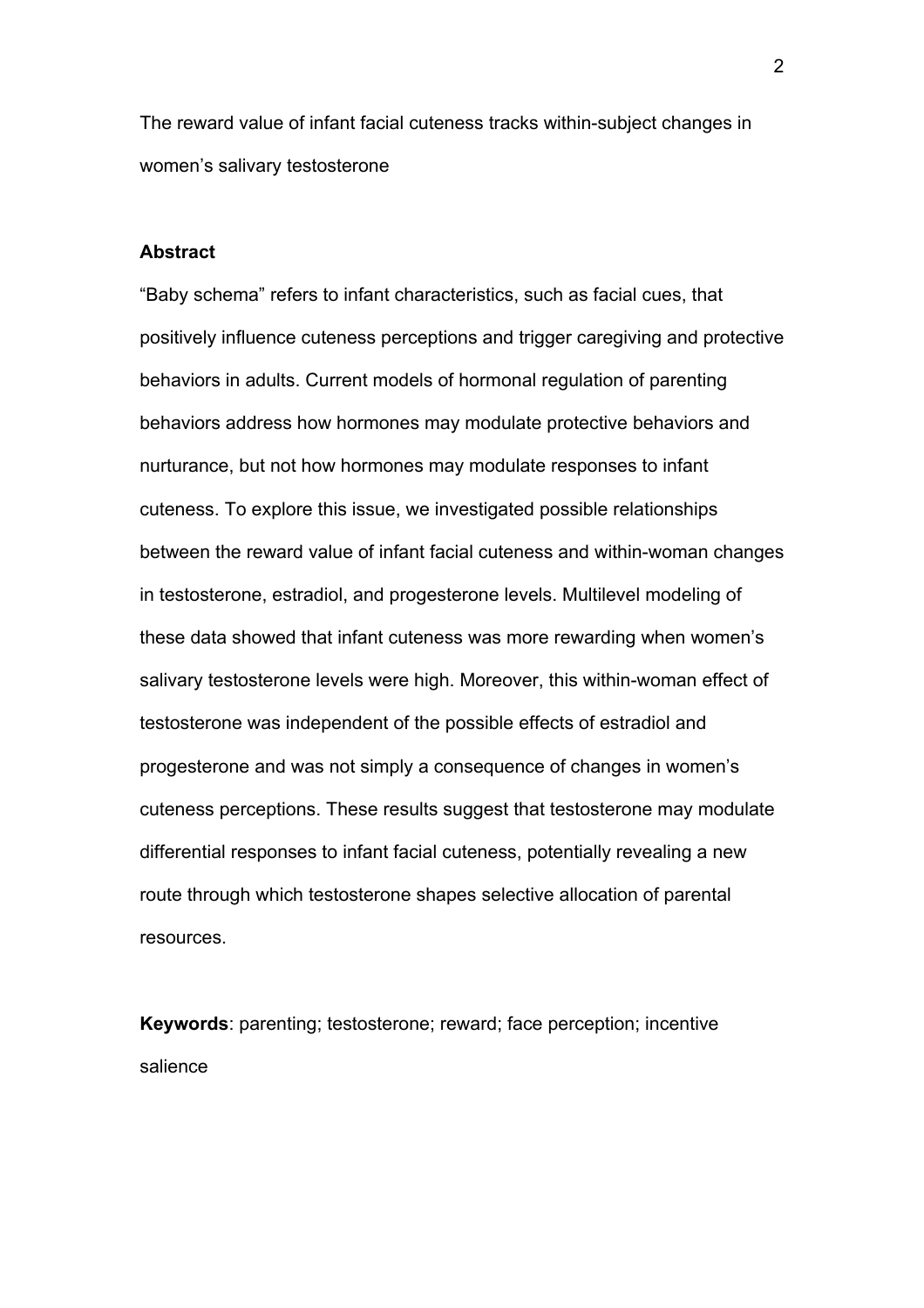#### **Introduction**

Konrad Lorenz suggested that infant cues ("baby schema"), and infant *facial* cues in particular, function in part to motivate adult caregiving and protective behavior (Lorenz, 1943). Consistent with this proposal, exaggerating baby schema in images of infant faces increases the perceived cuteness of infants (Alley, 1981, 1983a; Glocker et al., 2008; Little, 2012). Moreover, adults typically report being more likely to care for, protect, and form close bonds with infants displaying facial cues that are perceived to be cute (Alley, 1981, 1983b; Glocker et al., 2008; Hildebrandt & Fitzgerald, 1978). Similar patterns of results have also been observed in studies of both the actual care provided for infants (Badr-Zahr & Abdallah, 2001) and the strength of mother-infant bonds (Hildebrandt & Fitzgerald, 1983; Langlois et al., 1995).

Recent studies of the reward value of infant facial cues have also underlined the importance of infant cuteness. For example, Glocker et al. (2009) reported that women showed greater activity in brain regions associated with the processing of rewards (e.g., nucleus accumbens and anterior cingulate cortex) when viewing high-cuteness versions of images of infant faces (i.e., versions in which baby schema was exaggerated) than when viewing lowcuteness versions (i.e., versions in which baby schema was reduced). Studies using behavioral measures of the reward value of faces, such as key-press tasks (Aharon et al., 2001), also suggest that viewing cute infant faces is rewarding; people are willing to expend more effort to view high-cuteness versions of infant face images than they are to view low-cuteness versions (Hahn et al., 2013). This pattern of results has also been observed using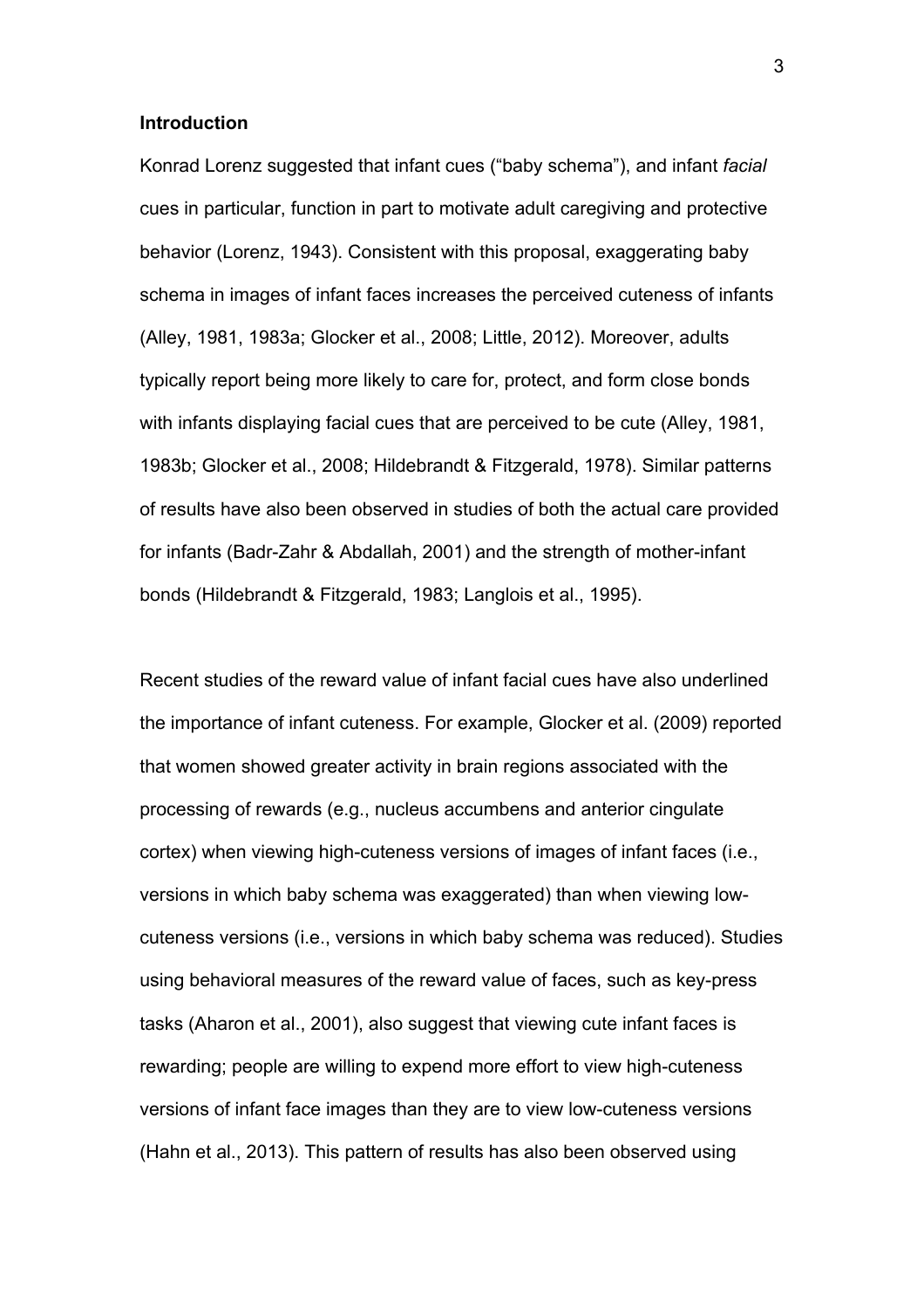unmanipulated infant faces (Parsons et al., 2011; Sprengelmeyer et al., 2013).

Several lines of evidence suggest that perceptions of adult faces covary with hormone levels in women. For example, preferences for masculine characteristics in men's faces tend to be stronger when women's testosterone (Bobst et al., 2014; Welling et al., 2007) and/or estradiol (Roney & Simmons, 2008; Roney et al., 2011) levels are high. While these studies focused on women's judgments of the attractiveness of men's faces, other studies have investigated the effects of changes in women's hormone levels on their perceptions of emotional expressions in adult faces (Conway et al., 2007; Derntl et al., 2008; Guapo et al., 2009). For example, women appear to be more sensitive to facial expressions associated with threat when their progesterone levels are high (Conway et al., 2007; Derntl et al., 2008).

Given the large and rapidly growing body of research demonstrating links between hormone levels and women's responses to adult faces, together with the importance of facial cues for motivating care and protection of infants (Alley, 1983b; Glocker et al., 2008) and links between sex hormones and parental behaviors (Rilling, 2013), it is perhaps surprising that relatively little work has investigated whether women's hormone levels also predict their responses to infant facial cuteness. The current study sought to address this issue, focusing on the possibility that within-subject changes in women's hormone levels may predict the reward value of infant facial cuteness.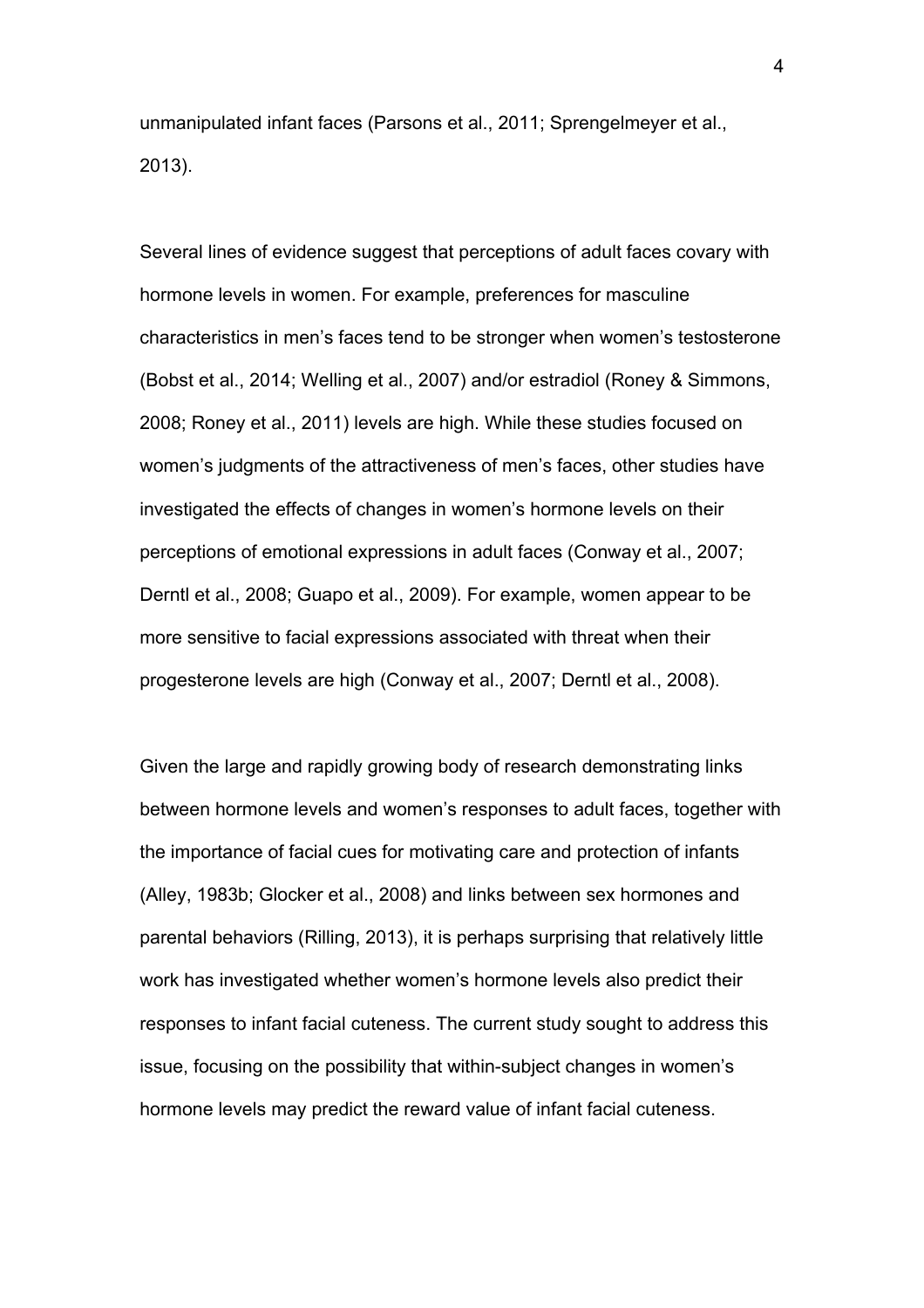To explore the possible links between within-subject changes in women's hormone levels and the reward value of infant facial cuteness, we assessed the reward value of infant facial cuteness to women in five weekly test sessions. Reward value was assessed via a standard key-press task similar to those used to assess the reward value of infant faces in previous research (Hahn et al., 2013; Parsons et al., 2013; Yamamoto et al., 2009). Saliva samples were also collected in each test session and analyzed for testosterone, estradiol, and progesterone levels. Multilevel modeling was then used to test whether changes in the reward value of infant facial cuteness were predicted by changes in salivary testosterone, estradiol, or progesterone levels. Following other recent research on responses to infant facial cuteness (Hahn et al., 2013; Lobmaier et al., 2010; Sprengelmeyer et al., 2009), stimuli were images of infant faces in which shape characteristics associated with perceived cuteness had been exaggerated or reduced using computer graphic methods (see Figure 1).



**Figure 1.** Examples of high-cuteness (left) and low-cuteness (right) versions of faces used in our study. High-cuteness and low-cuteness versions differ in 2D shape only along an empirically defined perceived cuteness dimension.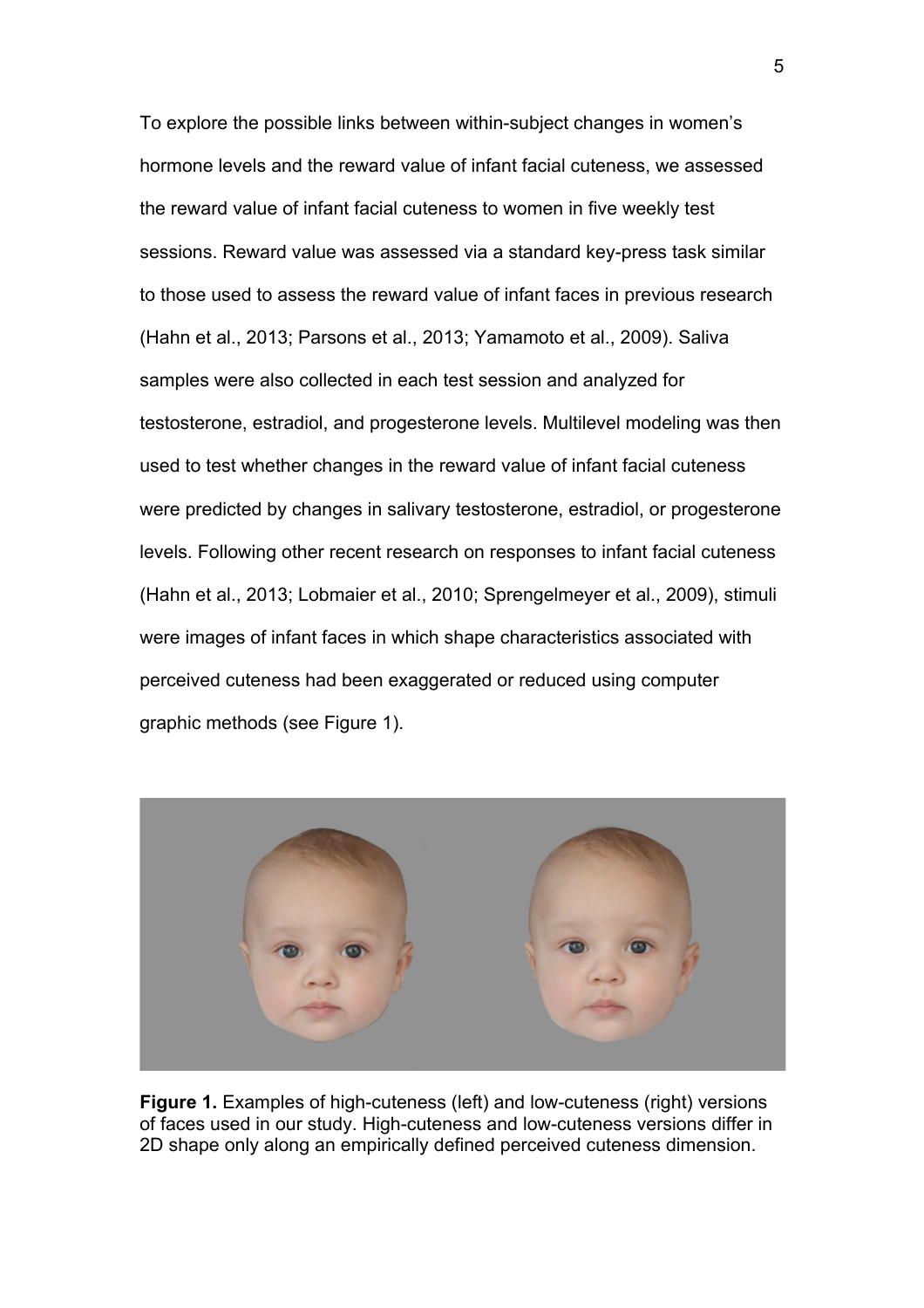#### **Methods**

#### *Participants*

Sixty heterosexual women (mean age=21.03 years, SD=2.81 years) participated in the study. All participants were students at the University of Glasgow (Scotland, UK) and provided informed consent prior to participation. None of these women were currently pregnant, breastfeeding, or taking any form of hormonal supplement, and all indicated that they had not taken any form of hormonal supplement in the 90 days prior to participation. None of our participants had children. Data from 37 of these participants are also reported in Pisanski et al's (2014) recent study of hormone-modulated voice preferences. Data from 44 of these participants are also reported in Wang et al's (in press) recent study of hormone-modulated responses to adult facial cues. Note that, other than the hormone values, there was no overlap in the data analyzed across these three pieces of work.

## *Infant face stimuli*

The techniques we used to manufacture high-cuteness and low-cuteness versions of infant faces have been used to manufacture stimuli in many previous studies of women's responses to infant facial cues (Hahn et al., 2013; Lobmaier et al., 2010; Sprengelmeyer et al., 2009). First, we used established computer-graphic techniques for manufacturing face prototypes (Tiddeman et al., 2001) to create high-cuteness and low-cuteness prototypes with the average shape information of images of the 20 infant faces that received the highest cuteness ratings (for the high-cuteness prototype) and 20 infant faces that received the lowest cuteness ratings (for the low-cuteness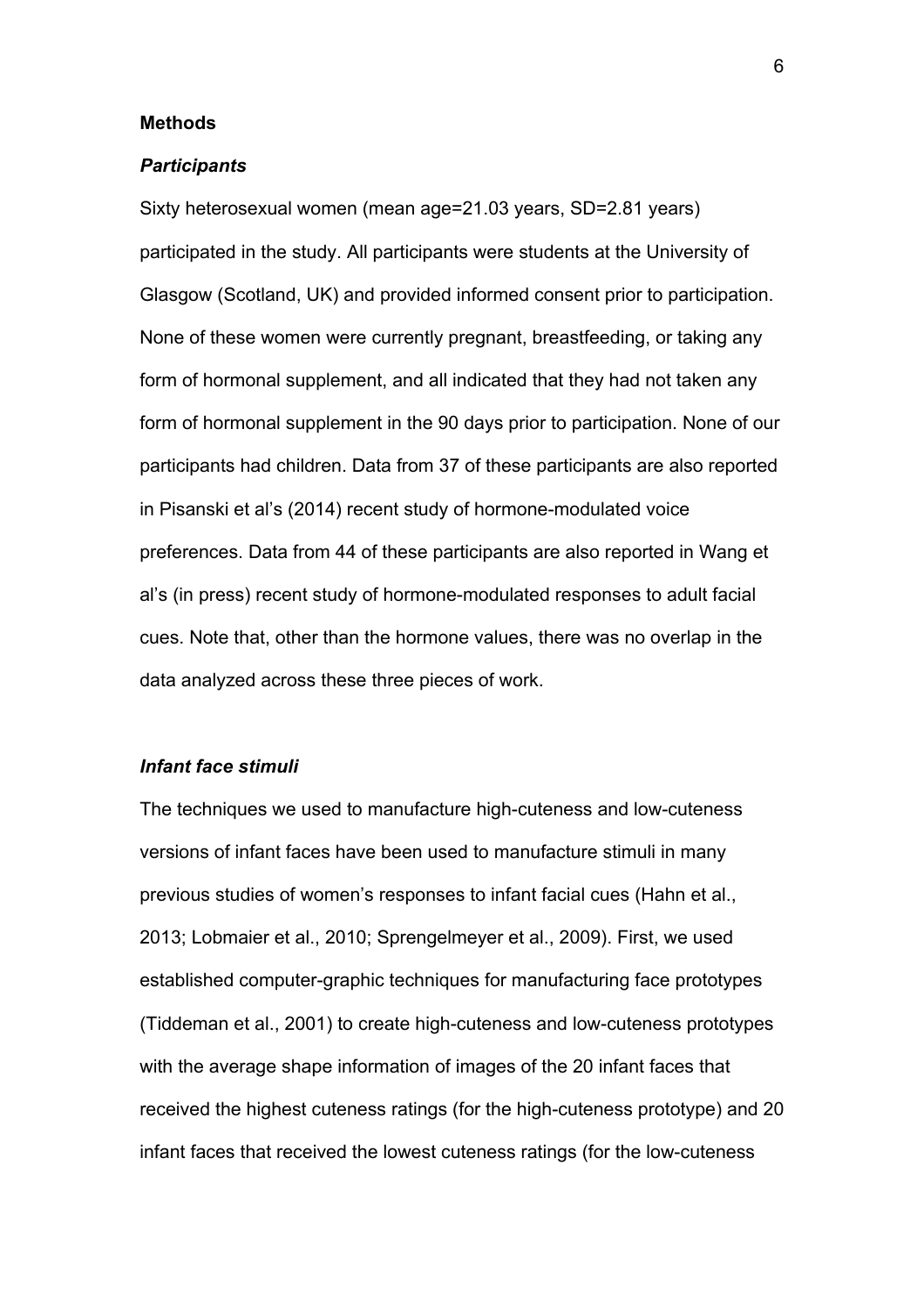prototype) in a previous study of cuteness ratings of 58 White infant faces (Sprengelmeyer et al., 2009). Following Hahn et al. (2013), we then created high-cuteness versions of 10 different infant face images by adding 50% of the linear differences in 2D shape between the high-cuteness and lowcuteness infant prototypes to each of the 10 infant face images. Low-cuteness versions of the 10 infant face images were also created by subtracting 50% of the linear differences in 2D shape between the high-cuteness and lowcuteness infant prototypes from each of the 10 infant face images. The computer graphic methods used to transform shape information in face images are described in Tiddeman et al. (2001). Following Hahn et al. (2013), mouth shape was held constant between the high-cuteness and low-cuteness versions of each image, controlling for the possible effects of expression on responses to infant faces (Lobmaier et al., 2010). Example images are shown in Figure 1.

## *Procedure*

Each woman completed five weekly test sessions. During each test session, participants provided a saliva sample via passive drool (Papacosta & Nassis, 2011). Each woman's test sessions took place at the same time of day to control for possible effects of diurnal changes in hormone levels (Bao et al., 2003; Veldhuis et al., 1988). In each test session, participants completed two tasks (rating task and key-press task) in a randomized order.

*Key-press task.* The key-press task that we used to measure the reward value of infant facial cuteness has also been used to assess the reward value of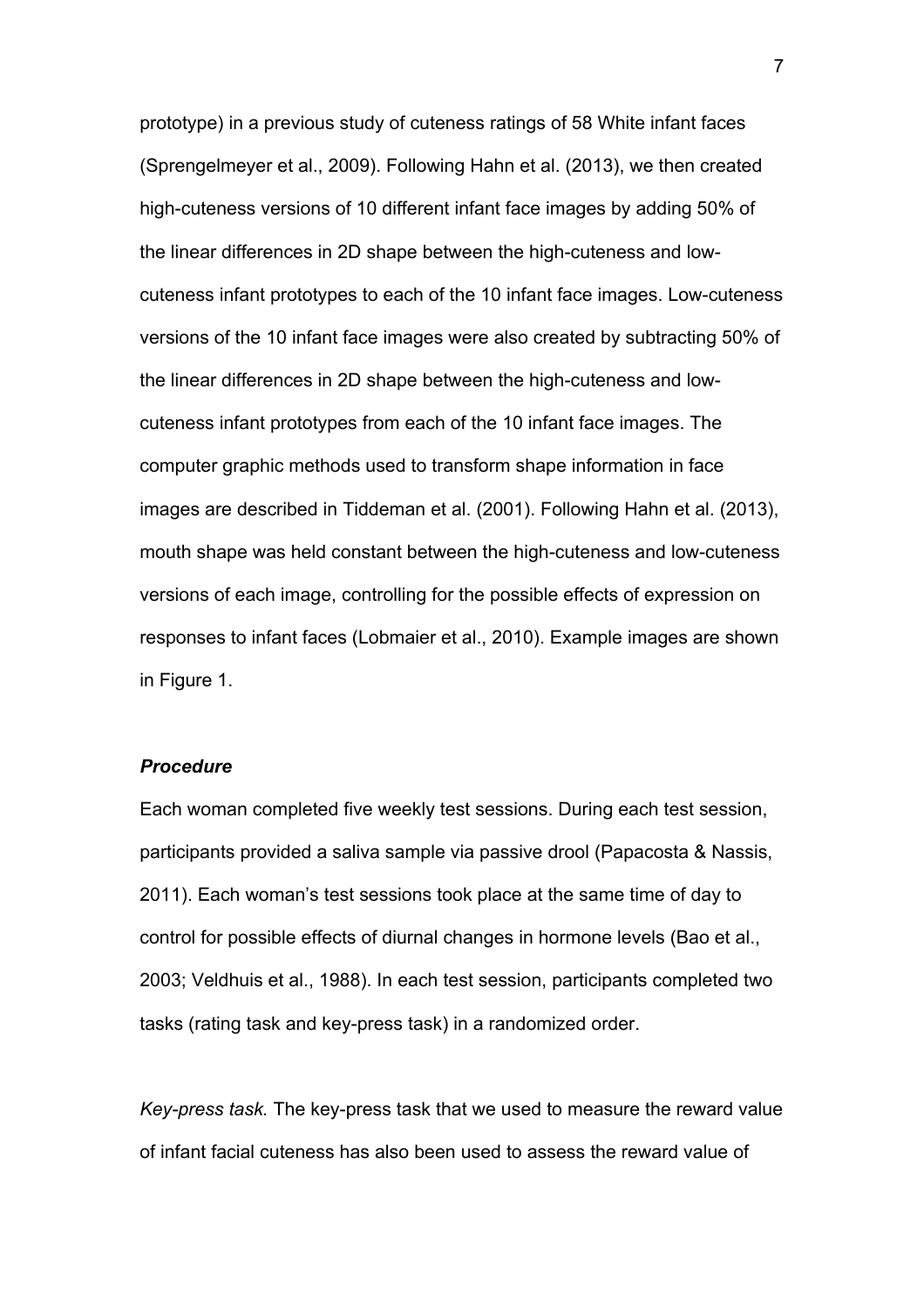infant faces in several previous studies (Charles et al., 2013; Hahn et al., 2013; Parsons et al., 2011, 2013; Yamamoto et al., 2009). In this key-press task, all 20 infant face images (i.e., the high-cuteness and low-cuteness versions of the 10 infant faces) were presented in a fully randomized order. Participants controlled the viewing duration of each face image by repeatedly pressing designated keys on their keyboard after initiating each trial by pressing the space bar. Participants could either increase the length of time a given face was displayed by alternately pressing the 7 and 8 keys or decrease the length of time a given face was displayed by alternately pressing the 1 and 2 keys. Each key press increased or decreased the viewing duration by 100ms. The default viewing duration for each image (i.e., the length of time a face remained onscreen if no keys were pressed) was 4 seconds. Participants were told that the key-press task would last for a total of 1.5 minutes in order to discourage responses aimed at changing the length of engagement with the task. However, in reality, the total length of the key-press task was dependent on participants' responses. All participants key pressed at least once in all test sessions (mean number of total key presses=269.21, SD=212.67). Participants completed a block of practice trials at the start of each test session to ensure they understood the key-press task (face images were not shown in this block of practice trials).

Following previous studies of the reward value of infant facial cues (e.g., Hahn et al., 2013; Parsons et al., 2013; Yamamoto et al., 2009), key-press scores for each face were calculated by subtracting the number of key presses made to decrease viewing time from those made to increase viewing time. These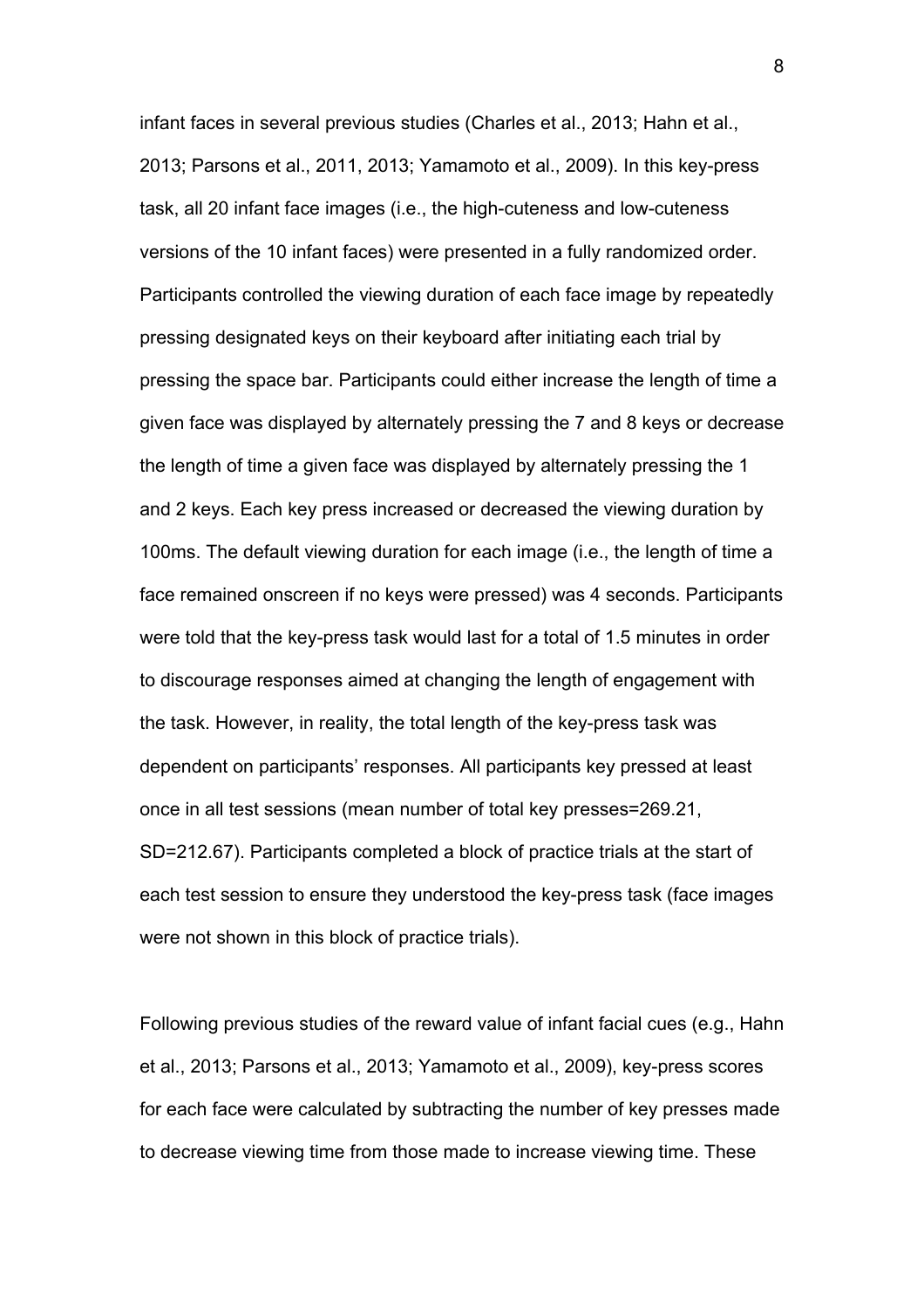key-press scores were used to calculate each participant's *cuteness reward score* separately for each test session by subtracting the mean key-press score for the low-cuteness versions of infant faces from the mean key-press score for the high-cuteness versions (M=2.63, SD=5.54). Higher scores indicate a greater positive effect of the cuteness manipulation on the reward value of infant faces.

*Rating task.* The rating task that we used to assess the effect of infant facial cues on women's perceptions of infant cuteness has been used in several previous studies of women's perceptions of infant facial cues (e.g., Glocker et al., 2009; Hahn et al., 2013; Little, 2012). In this task, all 20 infant face images (i.e., the high-cuteness and low-cuteness versions of the 10 infant faces) were presented in a fully randomized order and were rated for cuteness on a 1 (not cute) to 7 (very cute) scale.

We calculated each participant's *cuteness perception score* separately for each test session by subtracting the mean rating they gave to the lowcuteness versions of infant faces from the mean rating they gave to the highcuteness versions (M=0.28, SD=0.43). Higher scores indicate that the cuteness manipulation had a greater positive effect on women's ratings of infant faces.

## *Hormonal Assays*

Saliva samples were frozen immediately and stored at -32°C until being shipped, on dry ice, to the Salimetrics Lab (Suffolk, UK) for analysis.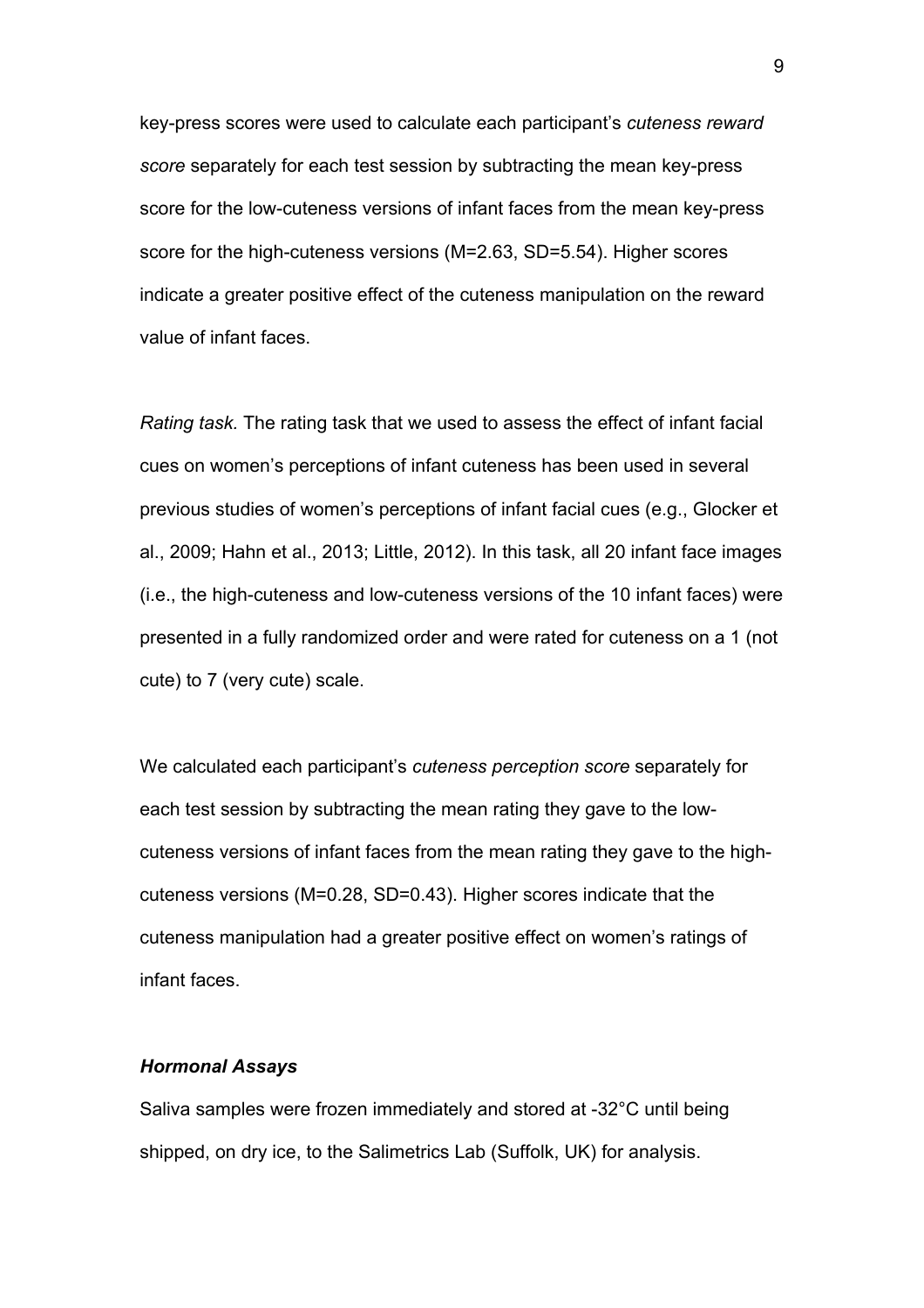Participants were instructed to avoid consuming alcohol and coffee in the 12 hours prior to participation and avoid eating, drinking, chewing gum or brushing their teeth in the 60 minutes prior to participation. Samples were assayed by Salimetrics using the Salivary 17β-Estradiol Enzyme Immunoassay Kit 1-3702 (M=4.31 pg/mL, SD=1.40 pg/mL, intra-assay CV = 7.13%, inter-assay  $CV = 7.45%$ , sensitivity = 0.1 pg/mL), Salivary Progesterone Enzyme Immunoassay Kit 1-1502 (M=146.33 pg/mL, SD=103.20 pg/mL, intra-assay  $CV = 6.20\%$ , inter-assay  $CV = 7.55\%$ , sensitivity = 5 pg/mL), and Salivary Testosterone Enzyme Immunoassay Kit 1-2402 (M=82.86 pg/mL, SD=22.53 pg/mL, intra-assay CV = 4.60%, interassay  $CV = 9.83\%$ , sensitivity = < 1.0 pg/mL). All assays passed Salimetrics' quality control.

## *Analysis*

We used multilevel modeling to test for within-subject effects of hormone levels on the reward value of infant facial cuteness. Analyses were conducted using R (R Core Team, 2013), *lme4* (Bates et al., 2014), and *lmerTest* (Kuznetsova et al., 2013). Responses on the key-press task were used to calculate *cuteness reward scores,* which reflected the difference in reward value between high-cuteness and low-cuteness versions of infant faces. These difference scores served as our dependent variable. Higher c*uteness reward scores* indicate a greater positive effect of the cuteness manipulation on the reward value of infant faces. Testosterone, estradiol, and progesterone (each centered on their grand means) were entered simultaneously at the test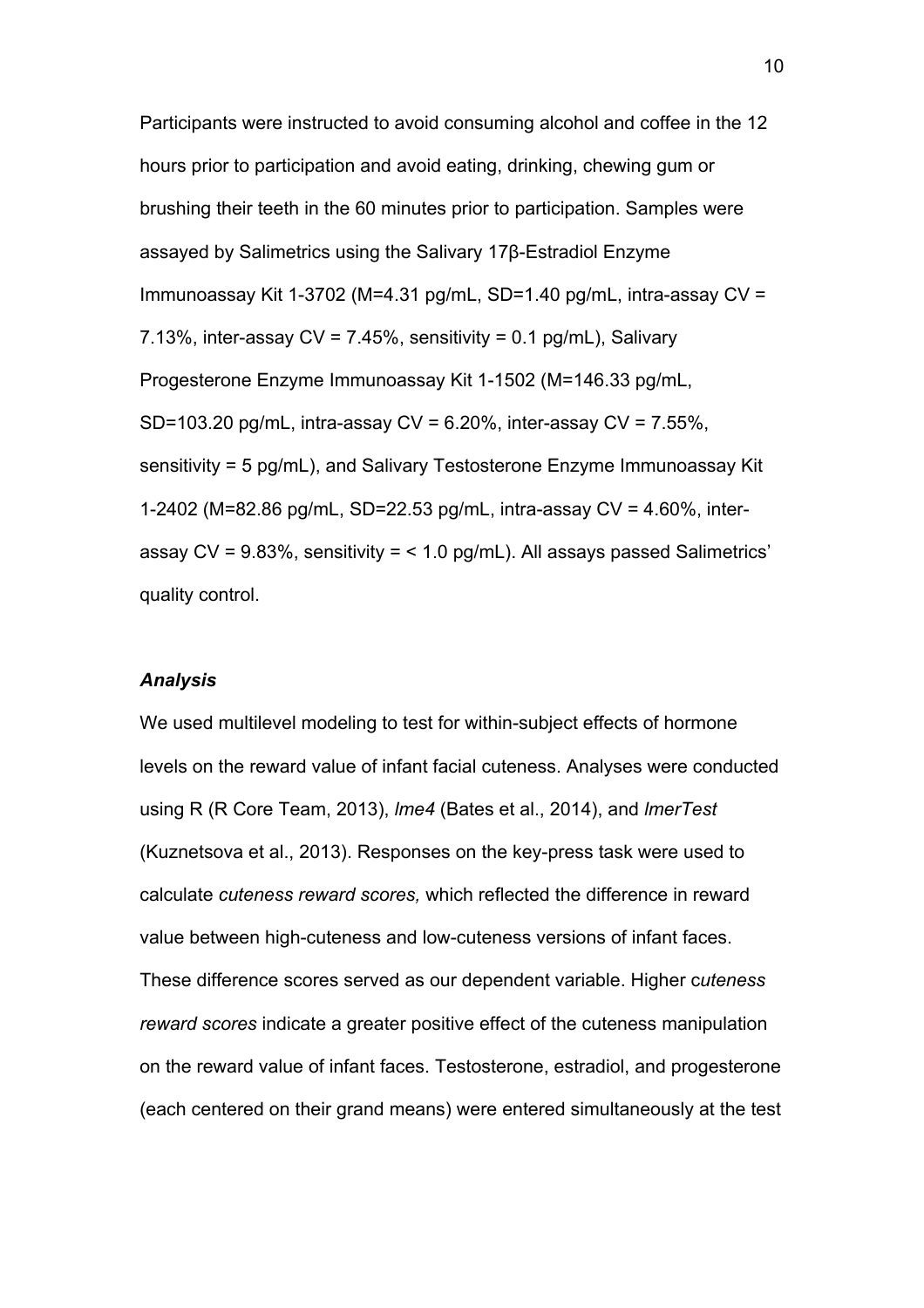session level to test for independent within-subject effects of these hormones. The intercept was allowed to vary by participant.

# **Results**

Our analysis of *cuteness reward scores* showed a significant intercept (t=6.97, p<.001), confirming that high-cuteness versions of infant faces were more rewarding than low-cuteness versions. There was also a significant, positive within-subject effect of testosterone levels (t=2.67, p=.009), indicating that the positive effect of cuteness on the reward value of infant faces was greater in test sessions where salivary testosterone levels were high. The corresponding effects for estradiol (t=0.60, p=.55) and progesterone (t=-1.36, p=.18) levels were not significant. Together, these results suggest that testosterone modulates the reward value of infant facial cuteness in women. Figure 2 illustrates the within-subject effects of testosterone, estradiol, and progesterone on *cuteness reward scores*. The effect of testosterone level described above remained significant when we excluded the three women who showed the greatest change in *cuteness reward scores* across the five test sessions from the dataset (t=2.96, p=.004), confirming that these women were not driving the significant effect of testosterone in our initial analysis. Estradiol (t=-0.75,  $p=46$ ) and progesterone (t=-1.13,  $p=.26$ ) did not have significant effects in this additional analysis.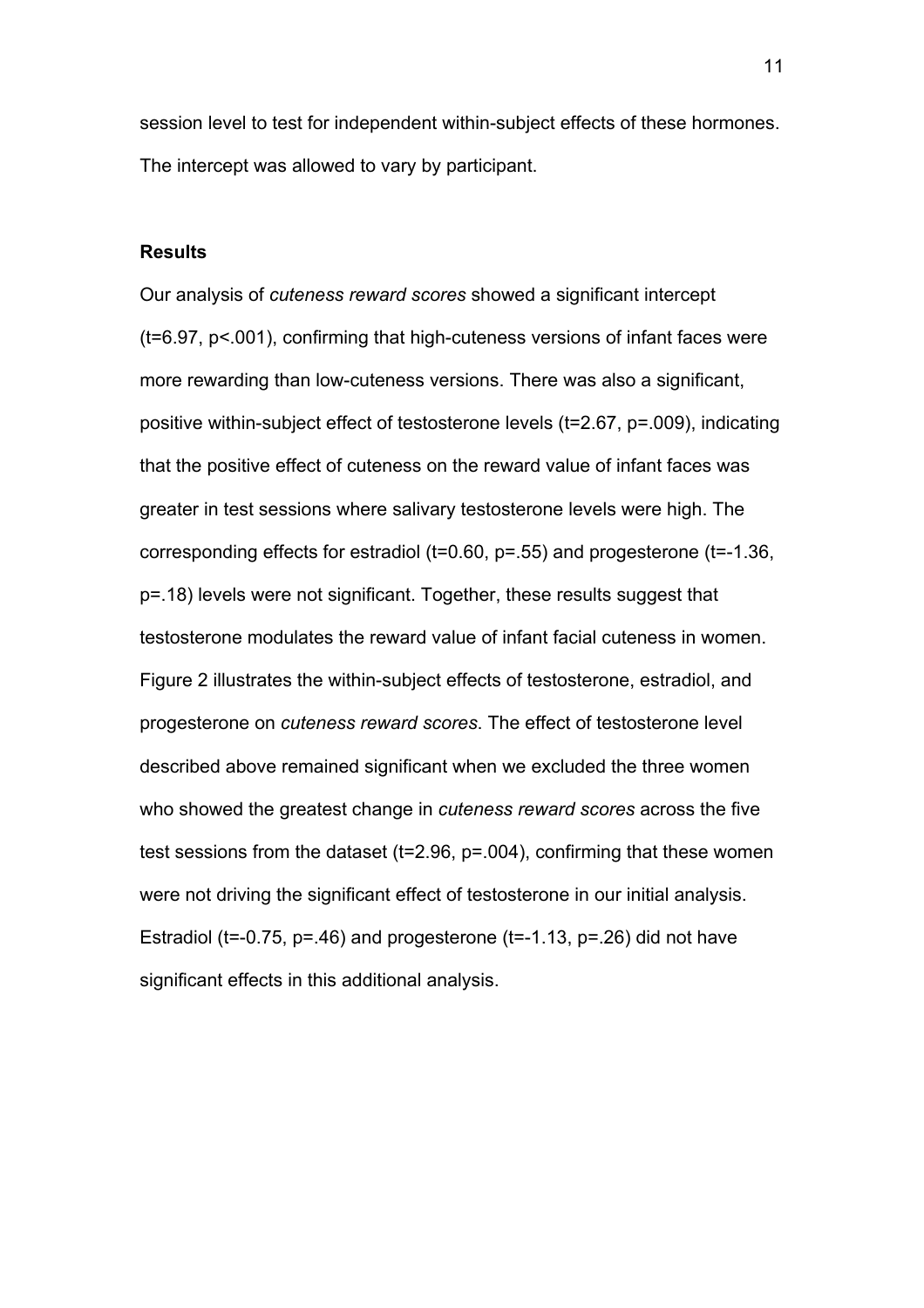

**Figure 2.** Changes in *cuteness reward scores* as a function of testosterone, estradiol, and progesterone levels*.* Only the effect of testosterone was significant. Graphs show lines of best fit for individual participants. The pattern of results did not change when the three women showing the largest change in cuteness reward scores were excluded from the dataset.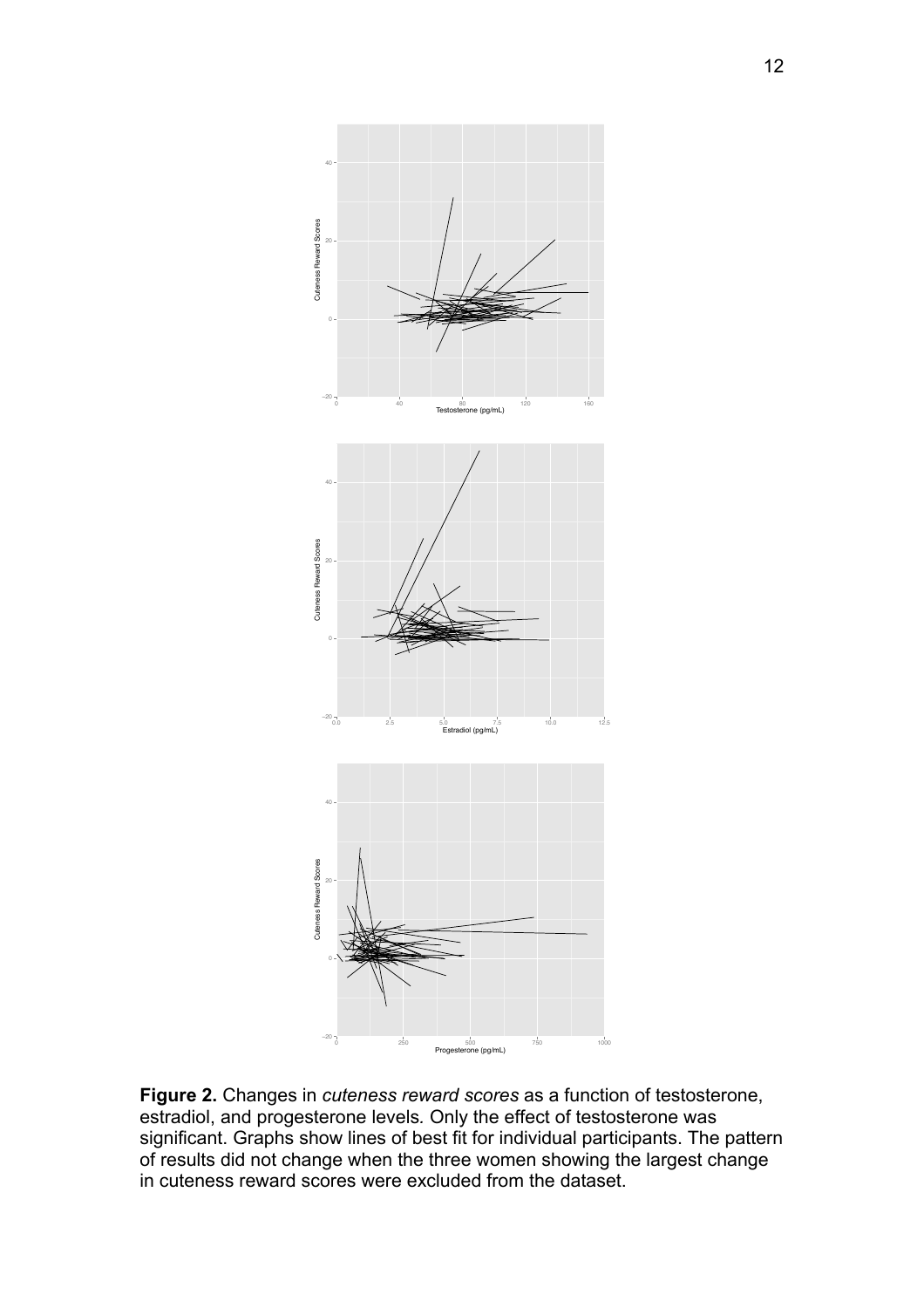Additional analyses in which key-press scores for high- and low-cuteness versions of infant faces were analyzed separately showed that testosterone had significant positive effects on the reward value of both high-cuteness  $(t=3.21, p=.001)$  and low-cuteness versions  $(t=2.61, p=.009)$  of infant faces. Thus, the effect of testosterone on *cuteness reward scores* described in our initial analysis reflects a greater positive effect of testosterone on the reward value of high-cuteness infants than on low-cuteness infants.

So that we could investigate the possibility that changes in women's *perceptions* of infant cuteness mediate the observed testosterone-related change in *cuteness reward scores*, women also rated the cuteness of the face stimuli in each test session. These ratings were used to calculate *cuteness perception scores,* which reflected the difference in ratings between highcuteness and low-cuteness versions of infant faces. Higher *cuteness perception scores* indicate a greater positive effect of the cuteness manipulation on cuteness ratings of infant faces.

First, we repeated our initial analysis, this time with *cuteness perception scores* as our dependent variable. In this analysis of *cuteness perception scores*, the intercept was again significant (t=7.62, p<.001), confirming that women generally rated high-cuteness versions of infant faces to be cuter than low-cuteness versions. The effects of testosterone (t=1.01, p=.32), estradiol  $(t=1.23, p=.22)$ , and progesterone  $(t=0.17, p=.86)$  levels were not significant in this analysis, however.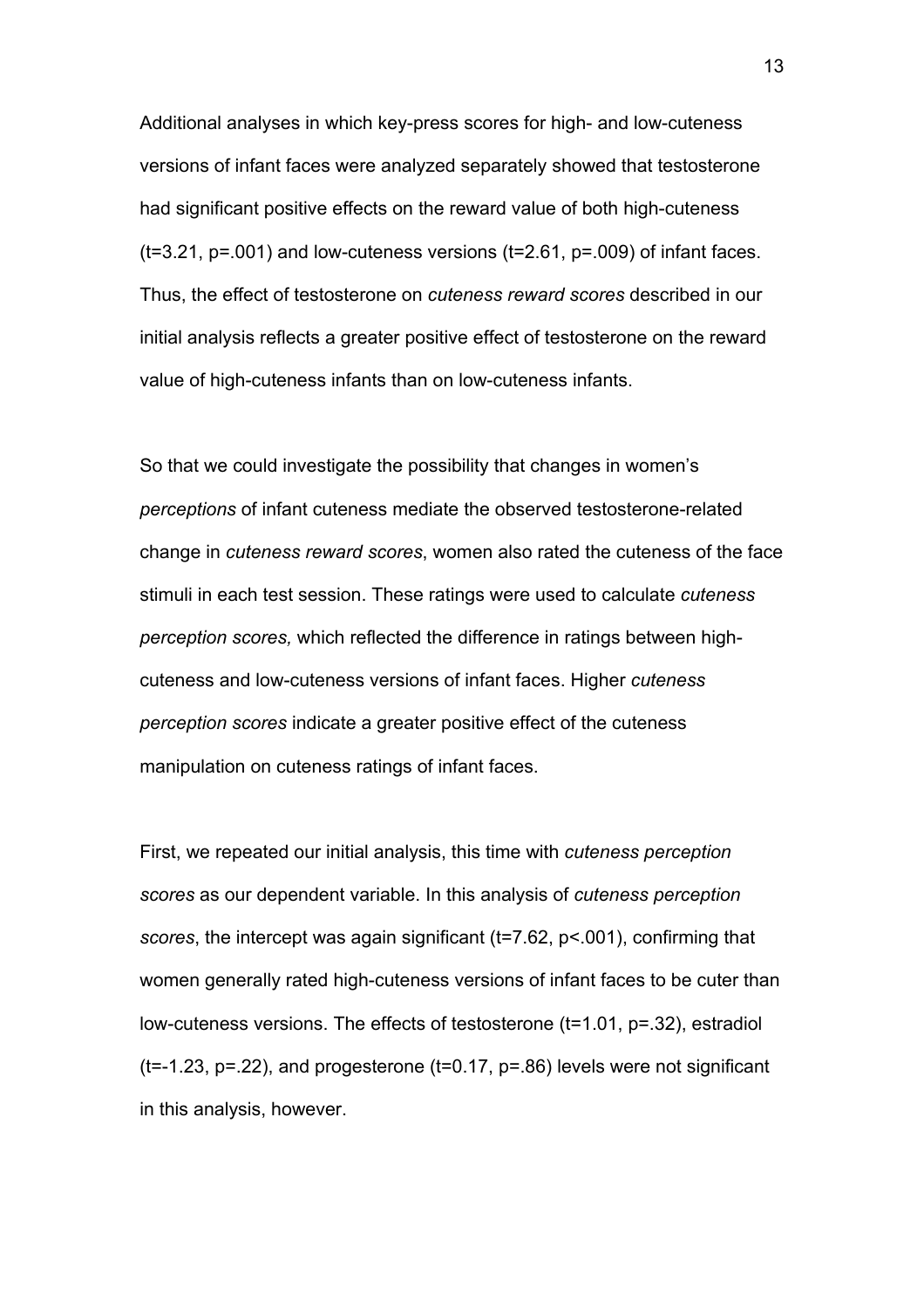Next, we repeated our initial analysis of *cuteness reward scores*, this time with *cuteness perception scores* entered as an additional predictor at the test session level. As in our initial analysis of *cuteness reward scores*, this analysis showed a significant, positive within-subject effect of testosterone level (t=2.61, p=.010). This result confirmed that the effect of testosterone on *cuteness reward scores* was not simply a consequence of changes in women's perceptions of infant cuteness. The effects for estradiol (t=0.68, p=.50) and progesterone (t=-1.27, p=.21) were not significant in this analysis. This analysis also showed that women tended to have higher *cuteness reward scores* in test sessions where they had higher *cuteness perception scores* (t=1.85, p=.065), although this within-subject effect of *cuteness perception scores* was not significant.

The equations and full results for these models are given in our Supplemental Materials. Including *participant age*, *estradiol-to-progesterone ratio*, or *session number* (1, 2, 3, 4, 5) as an additional predictor in each of the models did not alter the patterns of results described for any of the models. Furthermore, there were no significant effects of *estradiol-to-progesterone ratio* in any of these analyses (all |t|<0.06, all p>.95). Our Supplemental Materials also report additional analyses showing that the relationship between our measured hormone levels and menstrual cycle phase are consistent with those reported in previous work.

## **Discussion**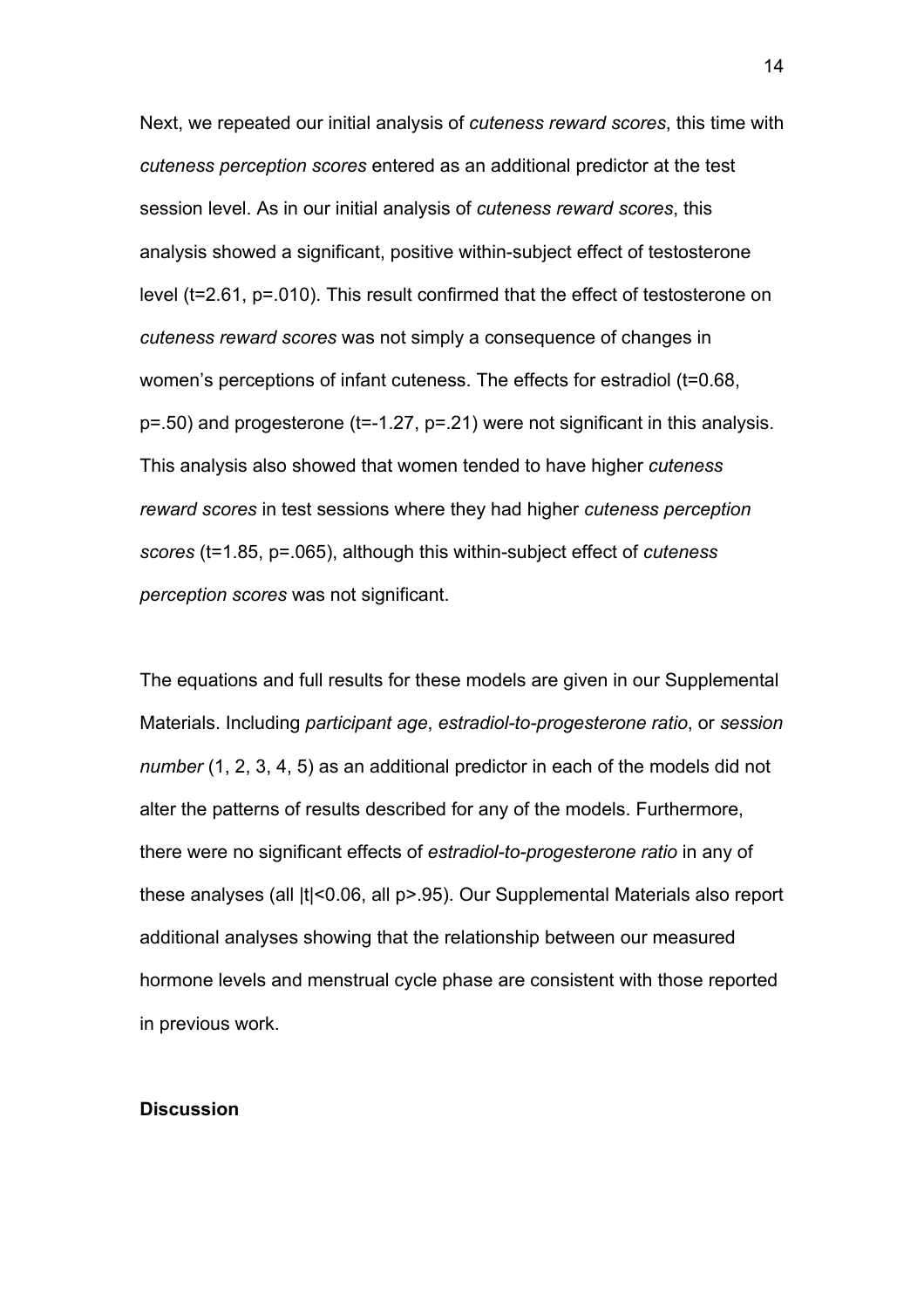Our analyses of women's responses to high-cuteness and low-cuteness versions of infant faces demonstrated that high-cuteness versions of infant faces generally had greater reward value than low-cuteness versions. This effect of cuteness on the reward value of infant faces is consistent with the results of previous behavioral (Hahn et al., 2013) and neuroimaging (Glocker et al., 2009) studies investigating the reward value of cute infant facial characteristics.

While our results show that cuteness influences the reward value of infant faces in general, our analyses also revealed systematic variation in the extent to which infant facial cuteness was rewarding. The effect of cuteness on the reward value of infant faces (i.e., the extent to which high-cuteness versions of infant faces were more rewarding than low-cuteness versions) was greater in test sessions where women's salivary testosterone levels were high. The effect of testosterone level on the reward value of infant facial cuteness was independent of the possible effects of estradiol and progesterone.

Additionally, neither estradiol nor progesterone had significant effects on the reward value of infant facial cuteness. Note that additional analyses showed that the reward value of both high- and low-cuteness versions of infant faces was increased when testosterone level was high, indicating that, although testosterone generally increases the reward value of infant faces, this effect is greater for cuter infant faces. Together, these results suggest that women's testosterone may modulate the reward value of cute characteristics in infant faces, potentially implicating hormonal changes in variation in the reward value of infant facial cuteness.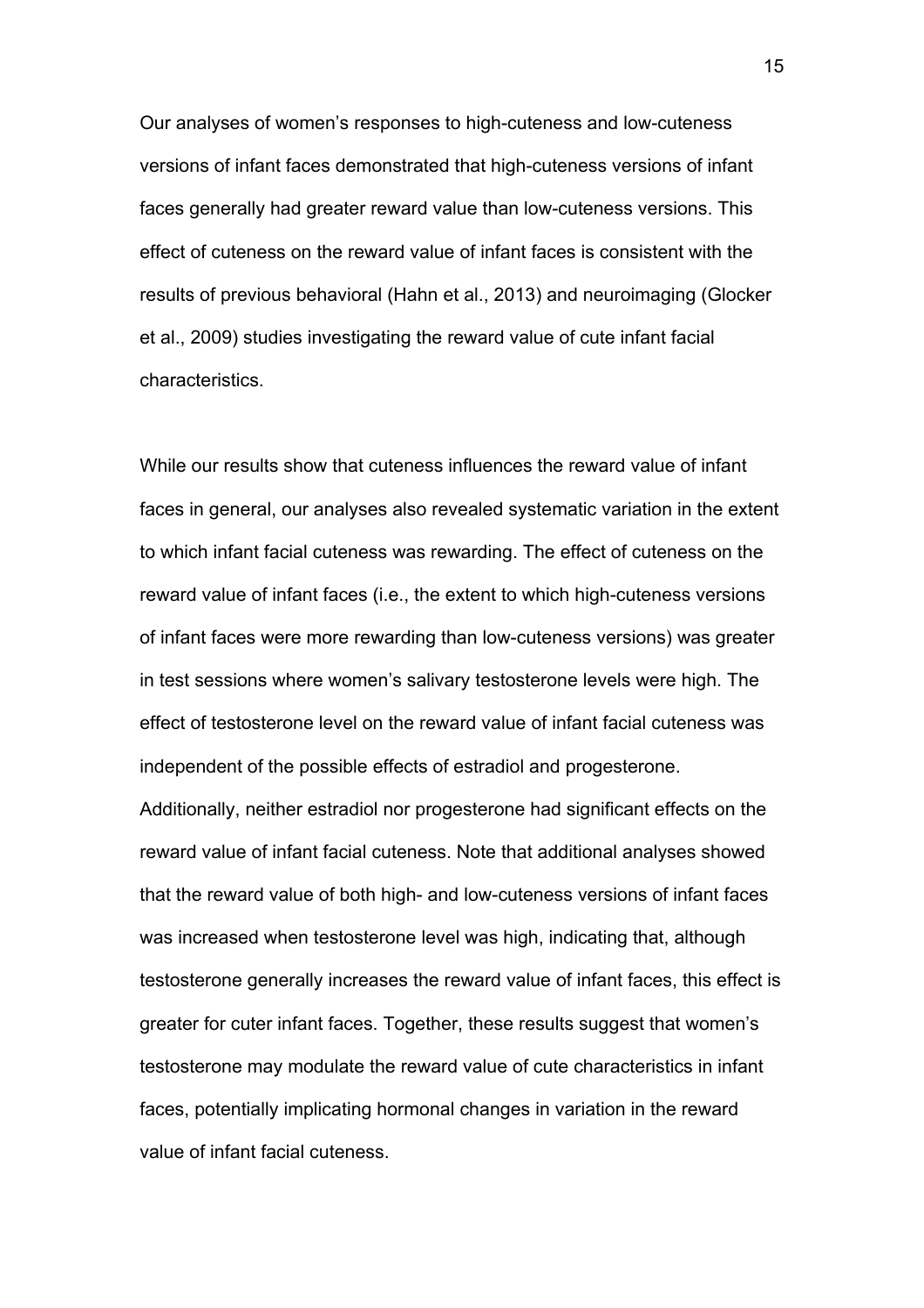Previous work suggests that administering testosterone to women enhances responses to infant vocalizations in the thalamocingulate circuit, a network of brain regions implicated in both reward processing and parental behavior (Bos et al., 2010). Note, however, that Bos et al. (2010) did not manipulate the perceived cuteness of the vocalizations. Our results linking endogenous testosterone in women to the reward value of infant facial cuteness complement this finding and extend it by suggesting that testosterone level may also enhance differential responses to infants (i.e., may also enhance the extent to which the reward value of infants perceived to be particularly cute is greater than that of infants perceived to be less cute). Although further research is needed to investigate whether *administering* testosterone to women increases the reward value of infant facial cuteness, our and Bos et al's (2010) results together suggest that testosterone may modulate women's responses to both facial and vocal cues in infants. While our results suggest that the reward value of infant facial cuteness tracks within-subject changes in women's testosterone levels, the extent to which different sources of variation in women's testosterone level (e.g., menstrual cycle phase, various situational factors) contribute to these within-subject changes are unknown. That the effects of administering testosterone to women on the reward value of infant vocalizations and the relationship between naturally occurring within-subject variation in women's testosterone levels and the reward value of infant facial cuteness are similar suggests that the effects observed in the current work are unlikely to be specific to any single source of variation in testosterone levels.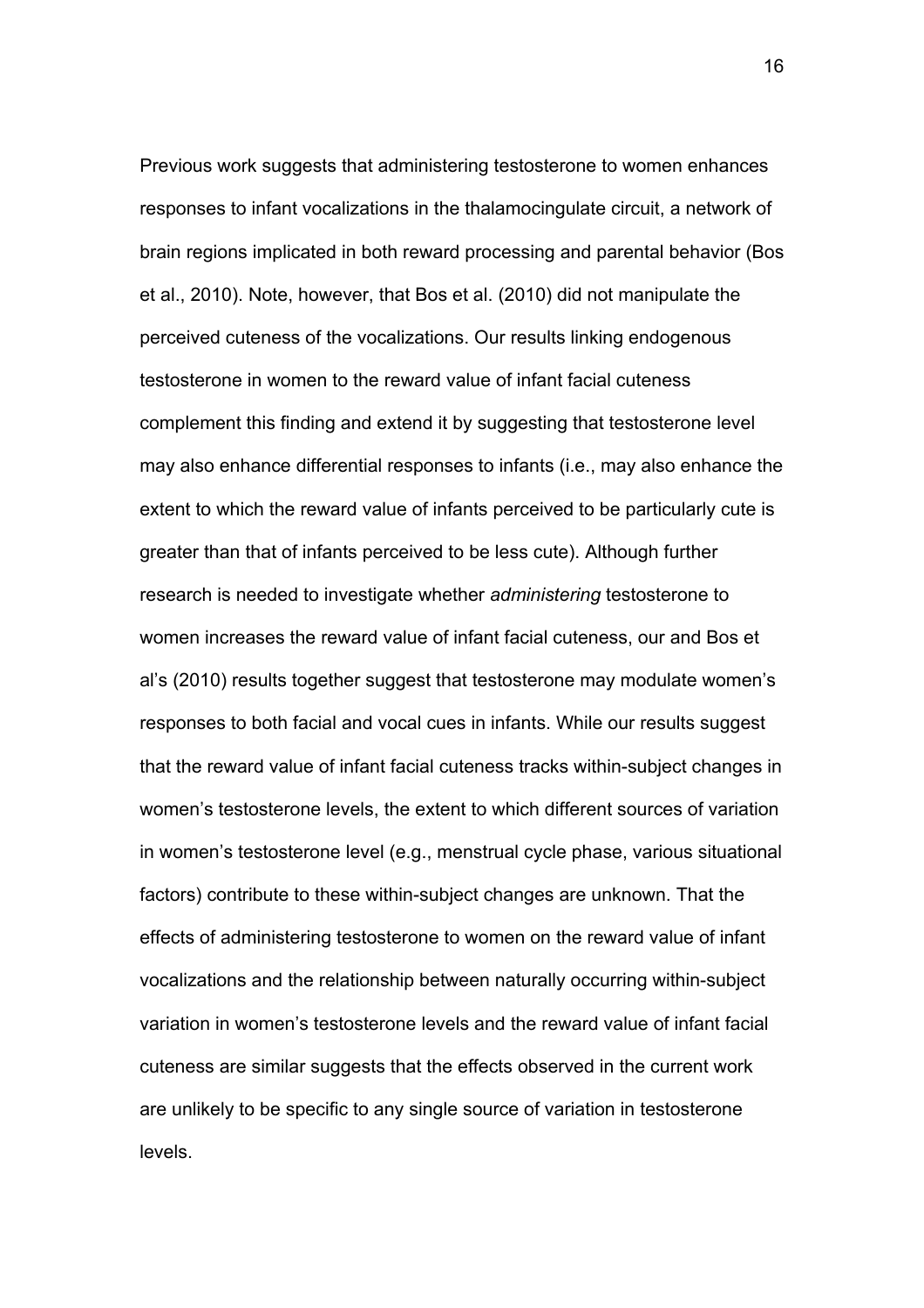While our results complement Bos et al's (2010) findings for testosterone and infant vocalizations, they differ somewhat from the findings of two studies examining the possible effects of hormonal condition on responses to infant facial cuteness. Sprengelmeyer et al. (2009) found that women using hormonal contraceptives showed greater perceptual sensitivity to infant facial cuteness than did women with natural menstrual cycles (but see Sprengelmeyer et al., 2013 for an unsuccessful replication of this effect) and that pre-menopausal women showed greater perceptual sensitivity to infant facial cuteness than did post-menopausal women. They interpreted these differences as evidence that estradiol and/or progesterone levels influence women's perceptual judgments of infant cuteness. By contrast with the results of these between-subject comparisons, and using a within-subject design and measured hormone levels, we found no evidence that sex hormones regulate women's perceptual judgments of infant cuteness. More recently,

Sprengelmeyer et al. (2013) found no differences in the reward value of infant facial cuteness (assessed using a key press paradigm similar to the paradigm we used) among test sessions scheduled during the late follicular, luteal, and menstrual phases of the menstrual cycle in a sample of 11 women. By contrast, we observed within-subject changes in the reward value of infant facial cuteness that occurred as a function of within-subject changes in measured testosterone levels. The differences between these results and those of our study could reflect our use of a larger sample of women (N=60 versus N=11), our focus on measured hormone levels (rather than cycle phase), or both of these factors.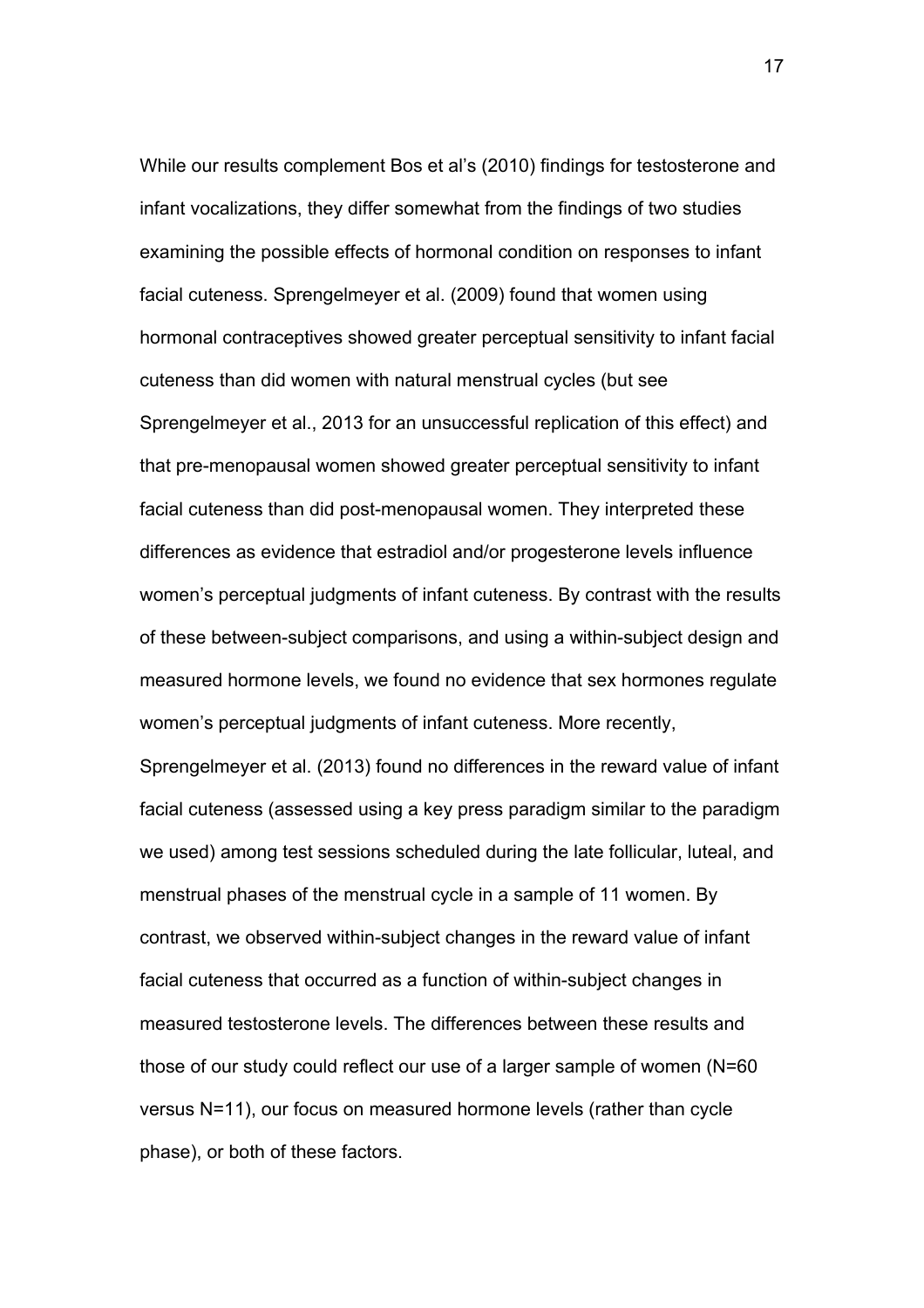Recent models of the role that hormones may play in parental behaviors propose that testosterone increases behaviors that function to protect offspring, but decreases nurturance behavior (reviewed in van Anders et al., 2011). Such models emphasize the role testosterone may play in generalized motivational dispositions related to parenting. By contrast with this strong emphasis on general motivational dispositions, our data highlight an additional role that testosterone may play in responses to infant cues: enhancing differential motivational responses to infant facial cues that are important for selective allocation of parental resources (i.e., cuteness). Thus, our data integrate concepts and ideas from both current neuroendocrinological models of parental behavior (van Anders et al., 2011) and models that highlight the importance of differential allocation of parental effort according to the perceived cuteness of infants (Alley, 1983b; Glocker et al., 2008). Our results suggest that the reward value of both high-cuteness and low-cuteness versions of infant faces is increased when testosterone level is high, consistent with the proposal that increases in testosterone level may increase women's motivation to engage in protective behaviors (van Anders et al., 2011). However, our results also suggest that the positive effect of testosterone on the reward value of high-cuteness versions of infant faces is particularly pronounced, suggesting that the effect of testosterone on women's motivation to engage in protective behaviors may be more pronounced for cuter infants. Given facial cuteness is correlated with physical condition in infants (Volk et al., 2005), such differential responses may function to optimize allocation of parental effort and resources.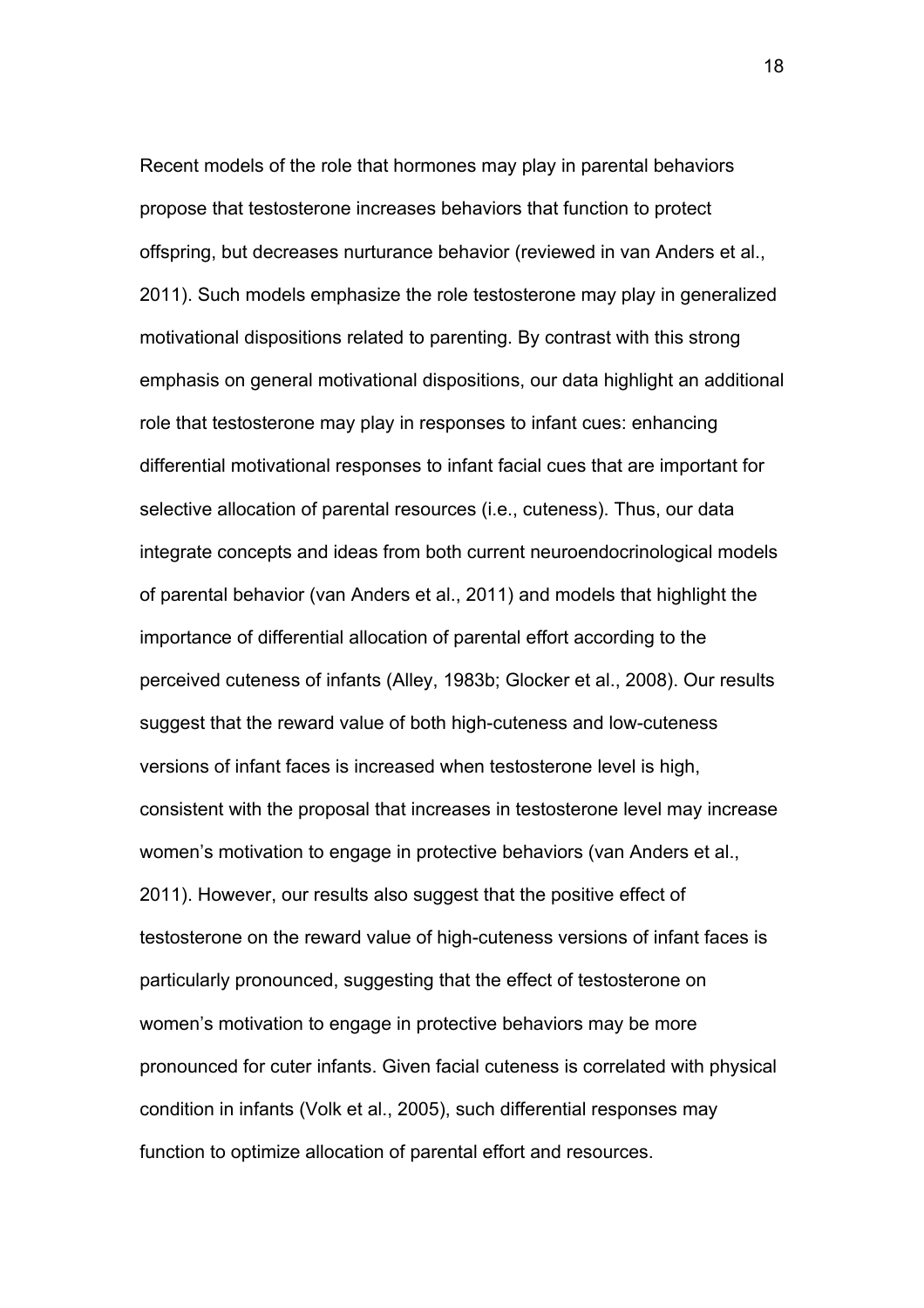Our results may also shed light on the neurobiological mechanisms through which testosterone influences motivational responses to infant cues. One possibility is that testosterone influences such responses via conversion to estradiol (Bos et al., 2010), as appears to be the case for male parental behaviors in some non-human animals (Trainor & Marler, 2002). That the reward value of infant facial cuteness was related to women's testosterone levels independently of the possible effects of estradiol in the current study does not support this explanation, however. Our data then offer indirect support for the alternative account of the neurobiological mechanisms through which testosterone influences responses to infant cues that was suggested by Bos et al. (2010), in which testosterone influences responses to infant cues because of its role in the synthesis of vasopressin (de Vries, 2008). The specificity of the effects of testosterone observed in the current study is also unclear. For example, administering testosterone to women increases the reward value of financial incentives (Hermans et al., 2010), suggesting that testosterone may play an important role in regulating women's reward sensitivity in multiple domains.

By contrast with our results for the reward value of infant facial cuteness, the effect of cuteness on perceptual ratings of infant faces was not related to changes in women's hormone levels. Moreover, the effect of testosterone level on the reward value of infant facial cuteness remained significant when we controlled for changes in women's cuteness ratings of the infant faces. These results demonstrate that the relationship between testosterone and the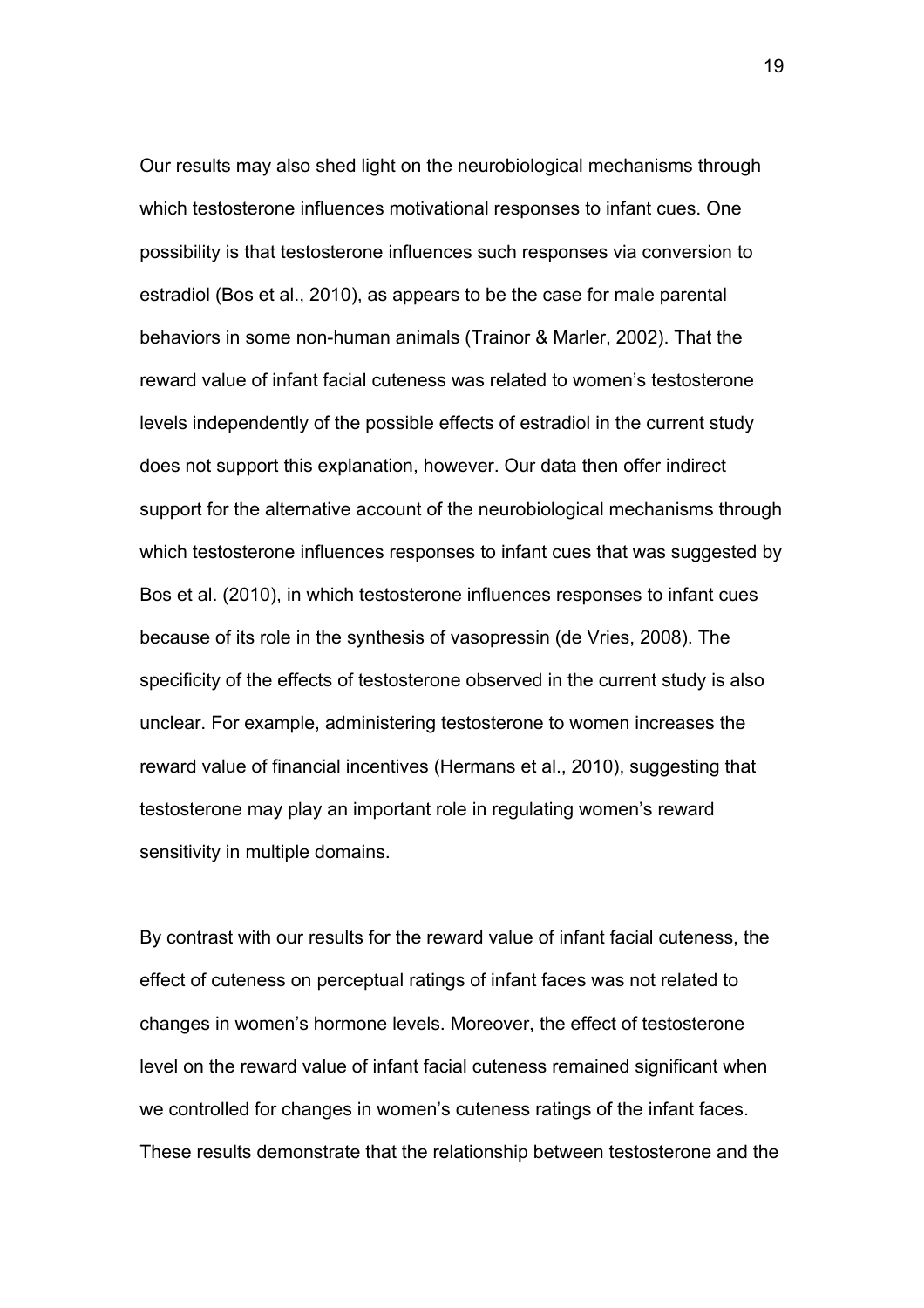reward value of infant facial cuteness in women was not simply due to changes in perceptions of infant faces. This pattern of results is consistent with the proposal (Parsons et al., 2011; Yamamoto et al., 2009) that infant facial cuteness can have dissociable effects on measures of wanting (i.e., reward) and liking (i.e., ratings).

In common with previous studies of the reward value of infant cues (Bos et al., 2010; Glocker et al., 2009), we tested only nulliparous, young women. Further research is needed to investigate the effects of parity on the reward value of infant cues and how these effects might interact with within-subject changes in hormone levels.

In conclusion, our analyses of women's responses to high-cuteness versus low-cuteness versions of infant faces suggest that testosterone, rather than estradiol or progesterone, may modulate the reward value of infant facial cuteness. These data extend previous research suggesting that testosterone increases protective parenting behaviors and decreases nurturance (van Anders et al., 2011), by demonstrating that testosterone might also enhance differential responses to infant facial cues that play an important role in the selective allocation of parental resources (Alley, 1983b; Glocker et al., 2009). While previous work on links between hormone levels and responses to facial cues investigated women's responses to characteristics in adult faces, our research demonstrates that changes in women's hormone levels also covary with the reward value of infant facial cuteness.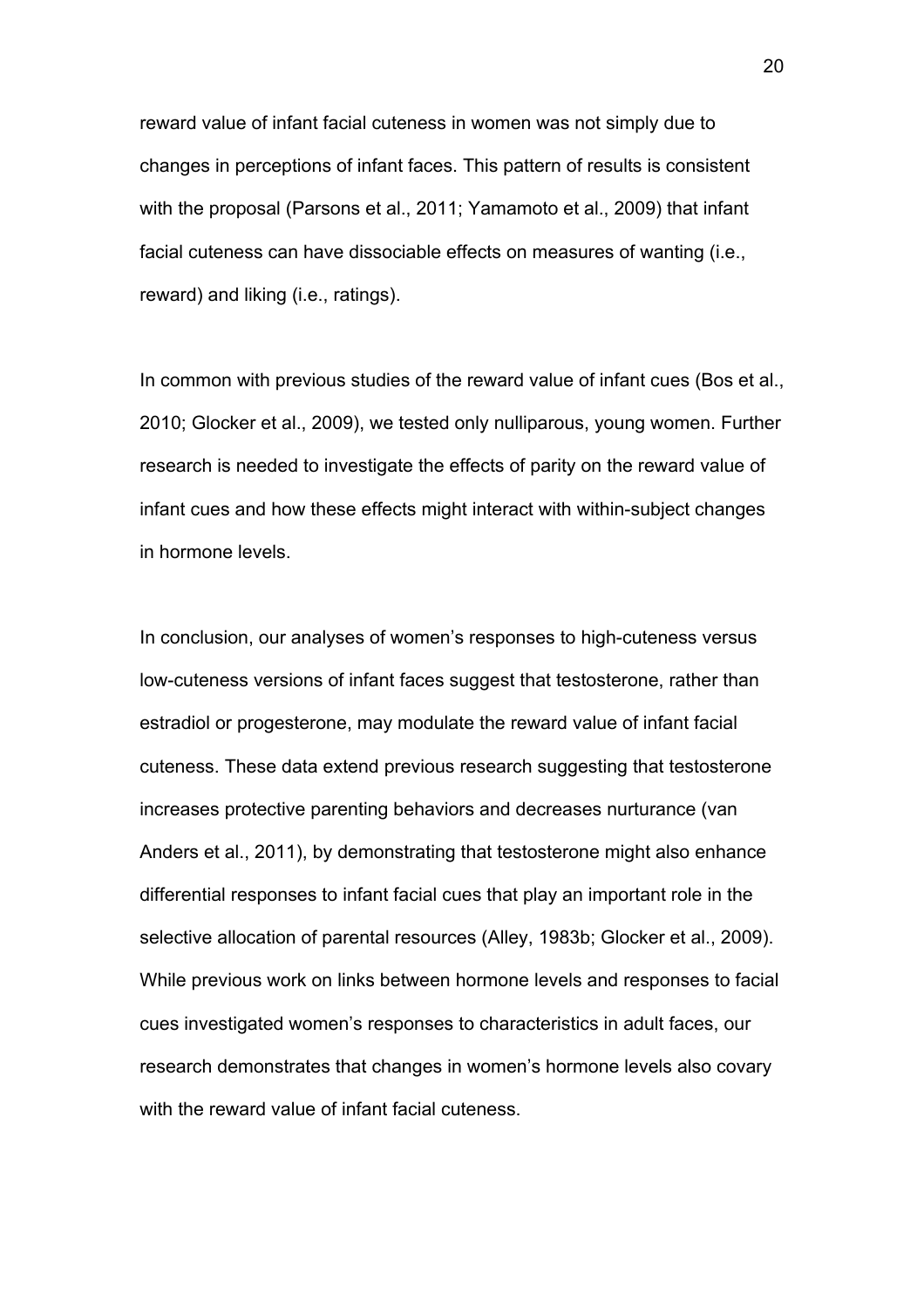# **Acknowledgements**

This research was funded by European Research Council Grant 282655.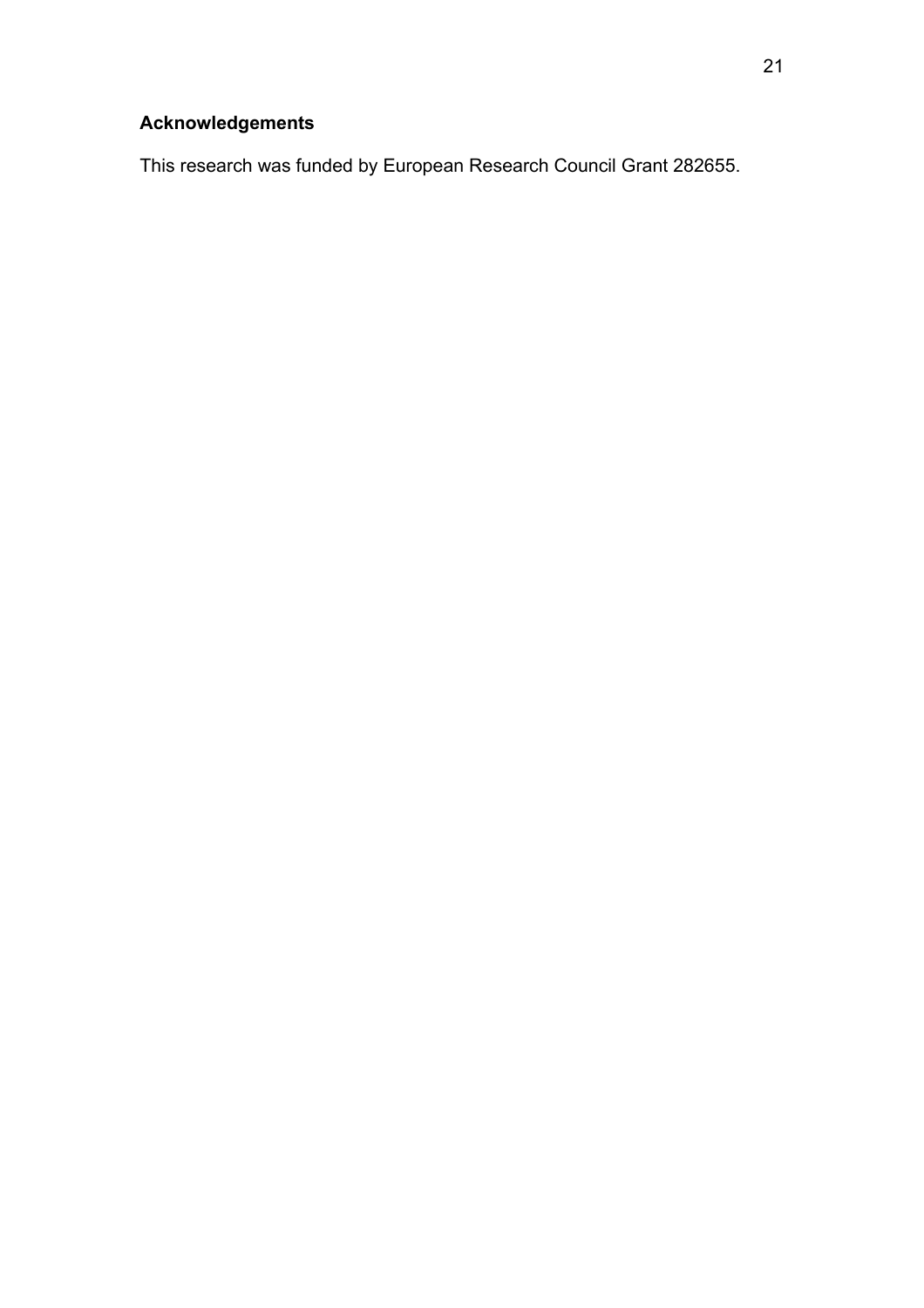#### **References**

- Aharon, I., Etcoff, N., Ariely, D., Chabris, C.F., O'Connor, E., and Breiter, H.C. (2001). Beautiful faces have variable reward value: fMRI and behavioral evidence. *Neuron* 32, 537–551.
- Alley, T.R. (1981). Head shape and the perception of cuteness. *Dev Psychol* 17, 650–654.
- Alley, T.R. (1983a). Age-related changes in body proportions, body size, and perceived cuteness. Perceptual and Motor Skills, 56, 615-622.
- Alley, T.R. (1983b). Infantile head shape as an elicitor of adult protection. *Merrill-Palmer Quarterly* 29, 411–427.
- Badr-Zahr, L.K and Abdallah, B. (2001). Physical attractiveness of premature infants affects outcome at discharge from the NICU. *Infant Behav and Dev* 24, 129–133.
- Bao, A.M., Liu, R.Y., van Someren, E.J., Hofman, M.A., Cao, Y.X., and Zhou, J.N. (2003). Diurnal rhythm of free estradiol during the menstrual cycle. *Eur J Endocrinol* 148, 227–232.
- Bates, D., Maechler, M., Bolker, B., & Walker, S. 2014 lme4: Linear mixedeffects models using Eigen and S4. R package version 1.0-6. http://CRAN.R-project.org/package=lme4
- Bobst, C., Sauter, S., Foppa, A., and Lobmaier, J.S. (2014). Early follicular testosterone level predicts preference for masculinity in male faces–But not for women taking hormonal contraception. *Psychoneuroendocrino* 41, 142-150.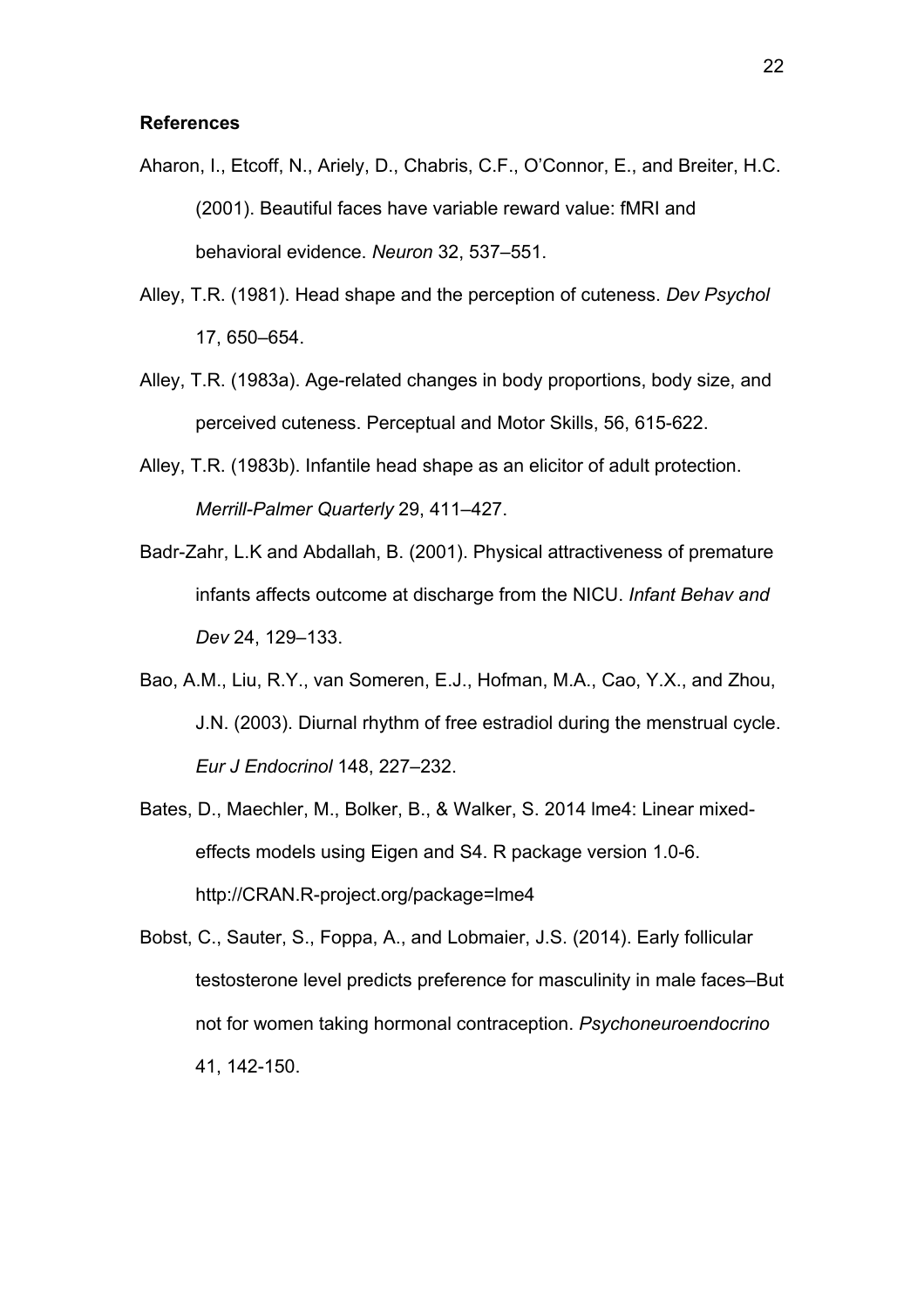- Bos, P.A., Hermans, E.J., Montoya, E.R., Ramsey, N.F., and van Honk J. (2010). Testosterone administration modulates neural responses to crying infants in young females. *Psychoneuroendocrino* 35, 114–121.
- Charles, N.E., Alexander, G.M., and Saenz, J. (2013). Motivational value and salience of images of infants. *Evol Hum Behav* 34, 373-381.
- Conway, C.A., Jones, B.C., DeBruine, L.M., Welling, L.L., Law-Smith, M.J., Perrett, D.I., Sharp, M.A., and Al-Dujalli, E.A. (2007). Salience of emotional displays of danger and contagion in faces is enhanced when progesterone levels are raised. *Horm Behav* 51, 202-206.
- de Vries, G.J. (2008). Sex differences in vasopressin and oxytocin innervation of the brain. *Prog. Brain Res* 170, 17-27.
- Derntl, B., Kryspin-Exner, I., Fernbach, E., Moser, E., and Habel, U. (2008). Emotion recognition accuracy in healthy young females is associated with cycle phase. *Horm Behav* 53, 90–5.
- Glocker, M.L., Langleben, D.D., Ruparel, K., Loughead, J.W., Gur, R.C., and Sachser, N. (2008). Baby schema in infant faces induces cuteness perception and motivation for caretaking in adults. *Ethology* 115, 257– 263.
- Glocker, M.L., Langleben, D.D., Ruparel, K., Loughead, J.W., Valdez, J.N., Griffin, M.D., Sachser, N., and Gur, R.C. (2009). Baby schema modulates the brain reward system in nulliparous women. *P Natl Acad Sci USA* 106, 9115–9119.
- Guapo, V.G., Graeff, F.G., Zani, A.C., Labate, C.M., dos Reis, R.M., and Del-Ben, C.M. (2009). Effects of sex hormonal levels and phases of the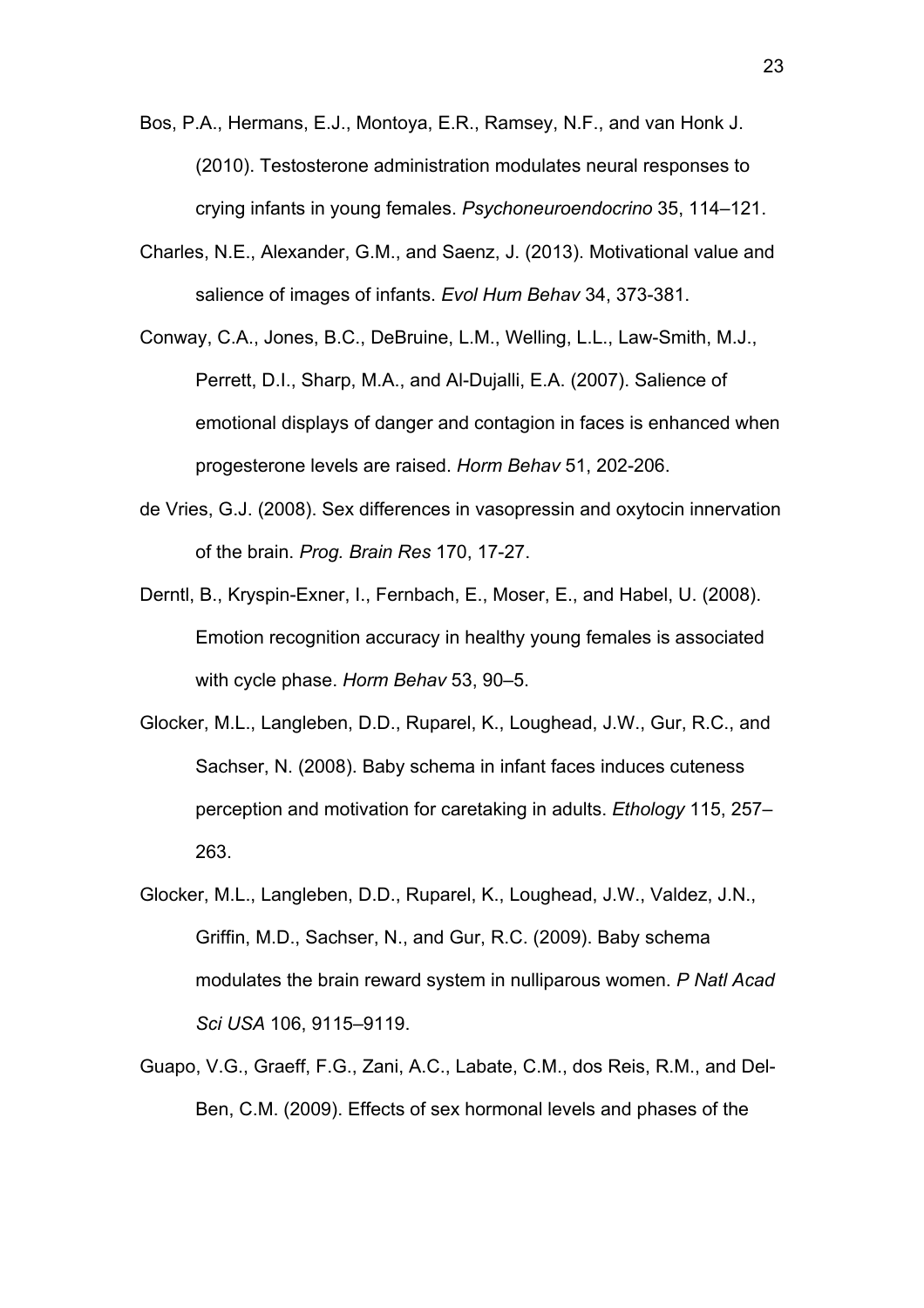menstrual cycle in the processing of emotional faces.

*Psychoneuroendocrino*, 34, 1087–1094.

- Hahn, A.C., Xiao, D., Sprengelmeyer, R., and Perrett, D.I. (2013). Gender differences in the incentive salience of adult and infant faces. *Q J Exp Psychol* 66, 200–208.
- Hermans, E.J., Bos, P.A., Ossewaarde, L., Ramsey, N.F., Fernández, G., Van Honk, J., 2010. Effects of exogenous testosterone on the ventral striatal BOLD response during reward anticipation in healthy women. Neuroimage 52, 277-283.
- Hildebrandt, K.A., and Fitzgerald, H.E. (1978). Adults' responses to infants varying in perceived cuteness. *Behav Process* 3, 159–172.
- Hildebrandt, K.A., and Fitzgerald, H.E. (1983). The infant's physical attractiveness: Its effect on bonding and attachment*, Inf Mental Hlth J* 4 3-12.
- Kuznetsova, A., Bruun Brockhoff, P.,& Haubo Bojesen Christensen, R., 2013 lmerTest: Tests for random and fixed effects for linear mixed effect models (lmer objects of lme4 package). R package version 2.0-3. http://CRAN.R-project.org/package=lmerTest
- Langlois, J.H., Ritter, J.M., Casey, R.J., and Sawin, D.B. (1995). Infant face attractiveness affects maternal behaviours. *Dev Psychol* 31, 464–472.
- Little, A.C. (2012). Manipulation of infant-like traits affects perceived cuteness of infant, adult and cat faces. *Ethology* 118, 775–782.
- Lobmaier, J.S., Sprengelmeyer, R.H., Wiffen, B., and Perrett, D.I. (2010). Female and male responses to cuteness, age and emotion in infant faces. *Evol Hum Behav* 31, 16–21.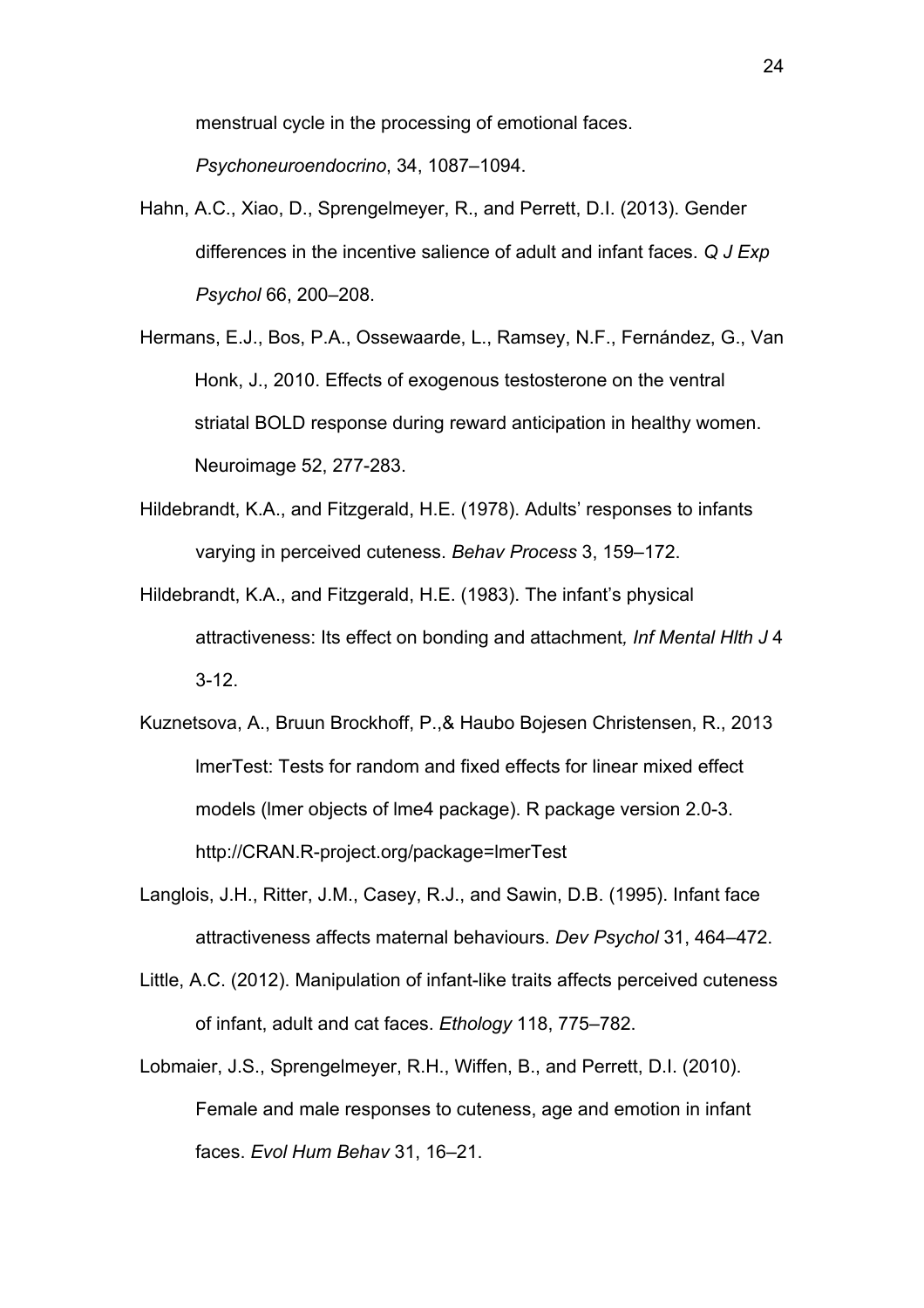Lorenz, K. (1943). Die angeborenen Formen möglicher Erfahrung. *Z Tierpsychol* 5, 235-409.

- Papacosta, E., and Nassis, G.P. (2011). Saliva as a tool for monitoring steroid, peptide and immune markers in sport and exercise science. *J Sci Med Sport* 14, 424-434.
- Parsons, C.E., Young, K.S., Bhandari, R., van Ijzendoorn, M.H., Bakermans-Kranenburg, M.J., Stein, A., and Kringelbach, M.L. (2013). The bonnie baby: experimentally manipulated temperament affects perceived cuteness and motivation to view infant faces. *Developmental Sci* 17, 1– 13.
- Parsons, C.E., Young, K.S., Kumari, N., Stein, A., and Kringelbach, M.L. (2011). The motivational salience of infant faces is similar for men and women. *PLoS ONE* 6, e20632.
- R Core Team, 2013 R: A language and environment for statistical computing. R Foundation for Statistical Computing, Vienna, Austria. URL http://www.R-project.org/.
- Rilling, J.K. (2013). The neural and hormonal bases of human parental care. *Neuropsychologia*, 51, 731-747.
- Roney, J.R., and Simmons, Z.L. (2008). Women's estradiol predicts preference for facial cues of men's testosterone. *Horm Behav* 53, 14- 19.
- Roney, J.R., Simmons, Z.L., and Gray, P.B. (2011). Changes in estradiol predict within-women shifts in attraction to facial cues of men's testosterone. *Psychoneuroendocrino* 36, 742-749.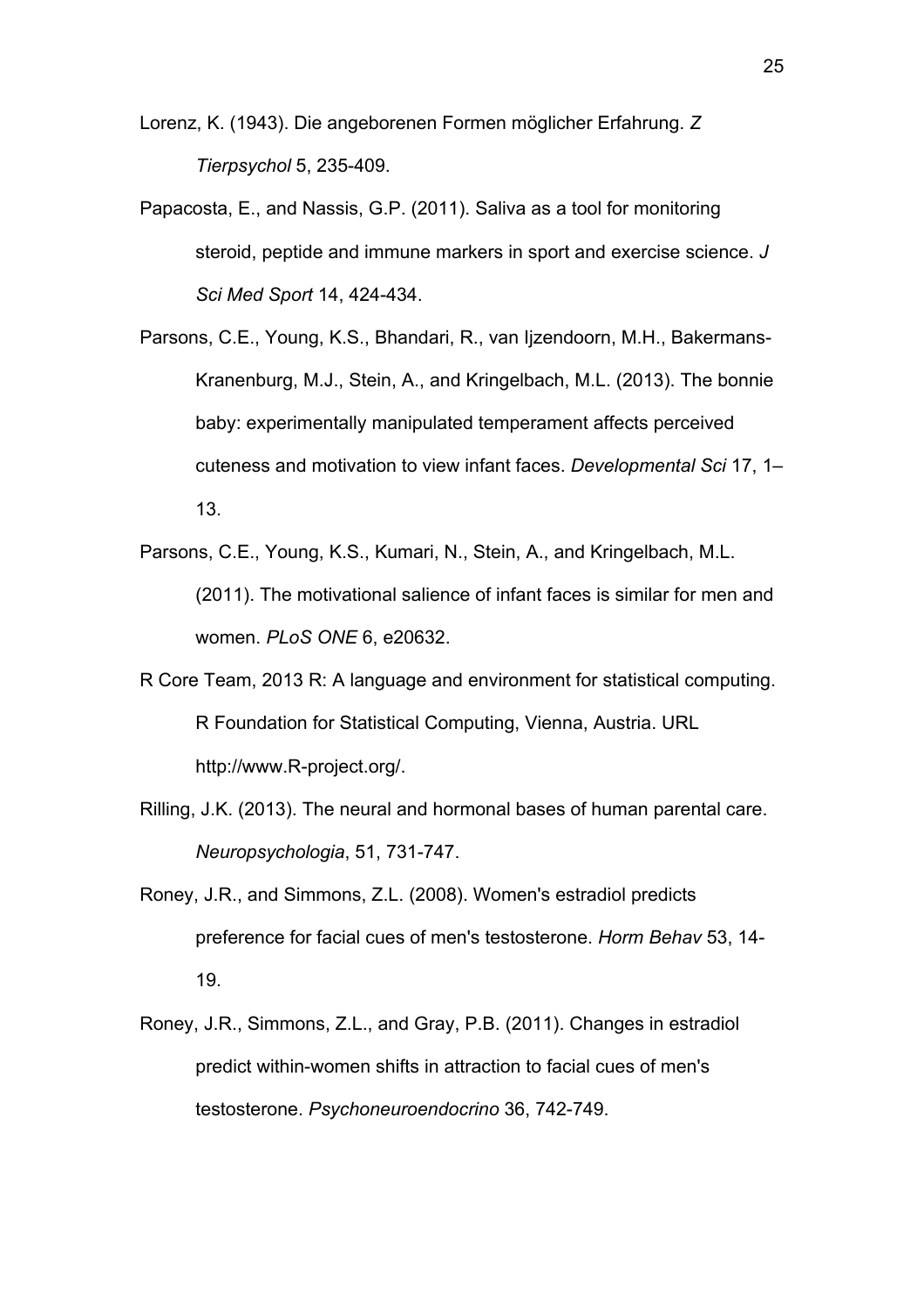Sprengelmeyer, R.H. et al. (2009). The cutest little baby face, A hormonal link to sensitivity to cuteness in infant faces. *Psychol Sci* 20, 149–154.

- Tiddeman, B.P., Burt, D.M. and Perrett, D.I. (2001). Prototyping and transforming facial textures for perception research. *IEEE Comput Graph* 21, 42–50.
- Trainor, B.C., and Marler, C.A. (2002). Testosterone promotes paternal behaviour in a monogamous mammal via conversion to oestrogen. *Proc R Soc Lond B Biol Sci* 269, 823-829.
- van Anders, S.M., Goldey, K.L., and Kuo, P.X. (2011). The Steroid/Peptide Theory of Social Bonds: integrating testosterone and peptide responses for classifying social behavioral contexts. *Psychoneuroendocrino* 36, 1265-1275.
- Veldhuis, J.D., Christiansen, E., Evans, W.S., Kolp, L.A., Rogol, A.D., and Johnson, M.L. (1988). Physiological profiles of episodic progesterone release during the midluteal phase of the human menstrual cycle: Analysis of circadian and ultradian rhythms, discrete pulse properties, and correlations with simultaneous luteinizing hormone release. *J Clin Endocrinol Metab* 66, 414-421.
- Volk, A.A., Lukjanczuk, J.M., and Quinsey, V.L. (2005). Influence of infant and child facial cues of low body weight on adults' ratings of adoption preference, cuteness, and health. *Inf Mental Hlth J* 26, 459-469.
- Welling, L.L., Jones, B.C., DeBruine, L.M., Conway, C.A., Law-Smith, M.J., Little, A.C., Feinberg, D.R., Sharp, M.A., and Al-Dujalli, E.A. (2007). Raised salivary testosterone in women is associated with increased attraction to masculine faces. *Horm Behav* 52, 156-161.